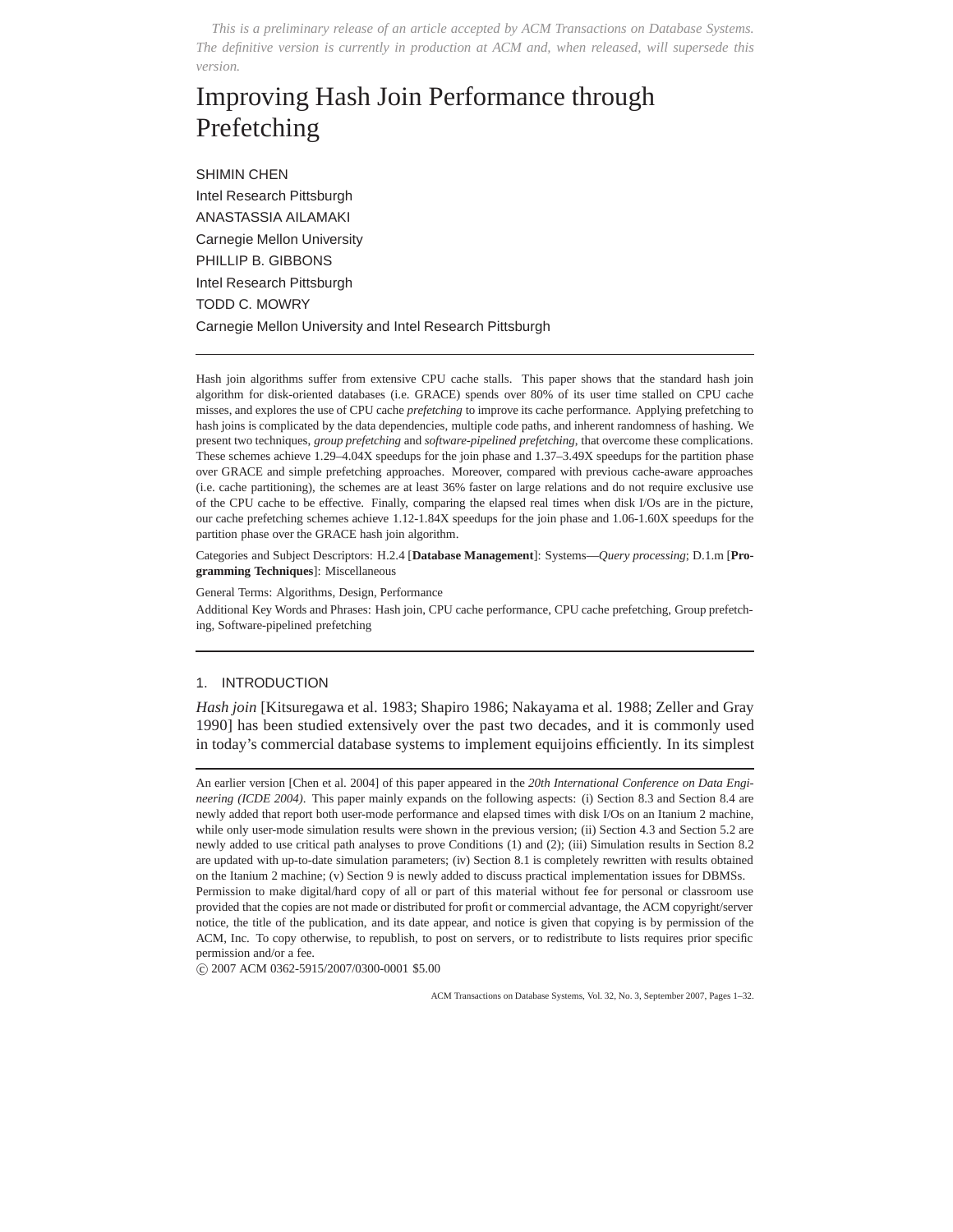

Fig. 1. User-mode execution time breakdown for hash join.

form, the algorithm first builds a hash table on the smaller (*build*) relation, and then probes this hash table using tuples of the larger (*probe*) relation to find matches. However, the random access patterns inherent in the hashing operation have little spatial or temporal locality. When the main memory available to a hash join is too small to hold the build relation and the hash table, the simplistic algorithm suffers excessive random disk accesses. To avoid this problem, the *GRACE* hash join algorithm [Kitsuregawa et al. 1983] begins by partitioning the two joining relations such that each build partition and its hash table can fit within memory; pairs of build and probe partitions are then joined separately as in the simple algorithm. This *I/O partitioning* technique limits the random accesses to objects that fit within main memory and results in nice predictable I/Os for every source relation and intermediate partition. Because it is straightforward to predict the next disk address for individual relation and partition, I/O prefetching can be exploited effectively to hide I/O latencies. As a result, the I/O costs no longer dominate. For example, our experiments on an Itanium 2 machine show that a hash join of two several GB relations is CPU-bound with five or seven disks depending on whether output tuples are consumed in memory or written to disk, and it becomes increasingly CPU-bound with each additional disk, as will be shown in Section 8.1.

#### 1.1 Hash Joins Suffer from CPU Cache Stalls

So where *do* hash joins spend most of their time? Previous studies have demonstrated that hash joins can suffer from excessive CPU cache stalls [Shatdal et al. 1994; Boncz et al. 1999; Manegold et al. 2000]. The lack of spatial or temporal locality means the GRACE hash join algorithm cannot take advantage of the multiple levels of CPU cache in modern processors, and hence it repeatedly suffers the full latency to main memory during building and probing. Figure 1 provides a breakdown of the simulated user-level performance on our simulation platform (which will be described in detail in Section 7 and Section 8.2). The "partition" experiment divides a 200MB build relation and a 400MB probe relation into 800 partitions, while the "join" experiment joins a 50MB build partition with a 100MB probe partition. Each bar is broken down into four categories: busy time, data cache stalls, data TLB miss stalls, and other stalls. As we see in Figure 1, both the *partition* and *join* phases spend a significant fraction of their time—80% and 81%, respectively—stalled on data cache misses!

Given the success of I/O partitioning in avoiding random *disk* accesses, the obvious question is whether a similar technique can be used to avoid random *memory* accesses. *Cache partitioning*, in which the joining relations are partitioned such that each build partition and its hash table can fit within the (largest) CPU cache, has been shown to be effective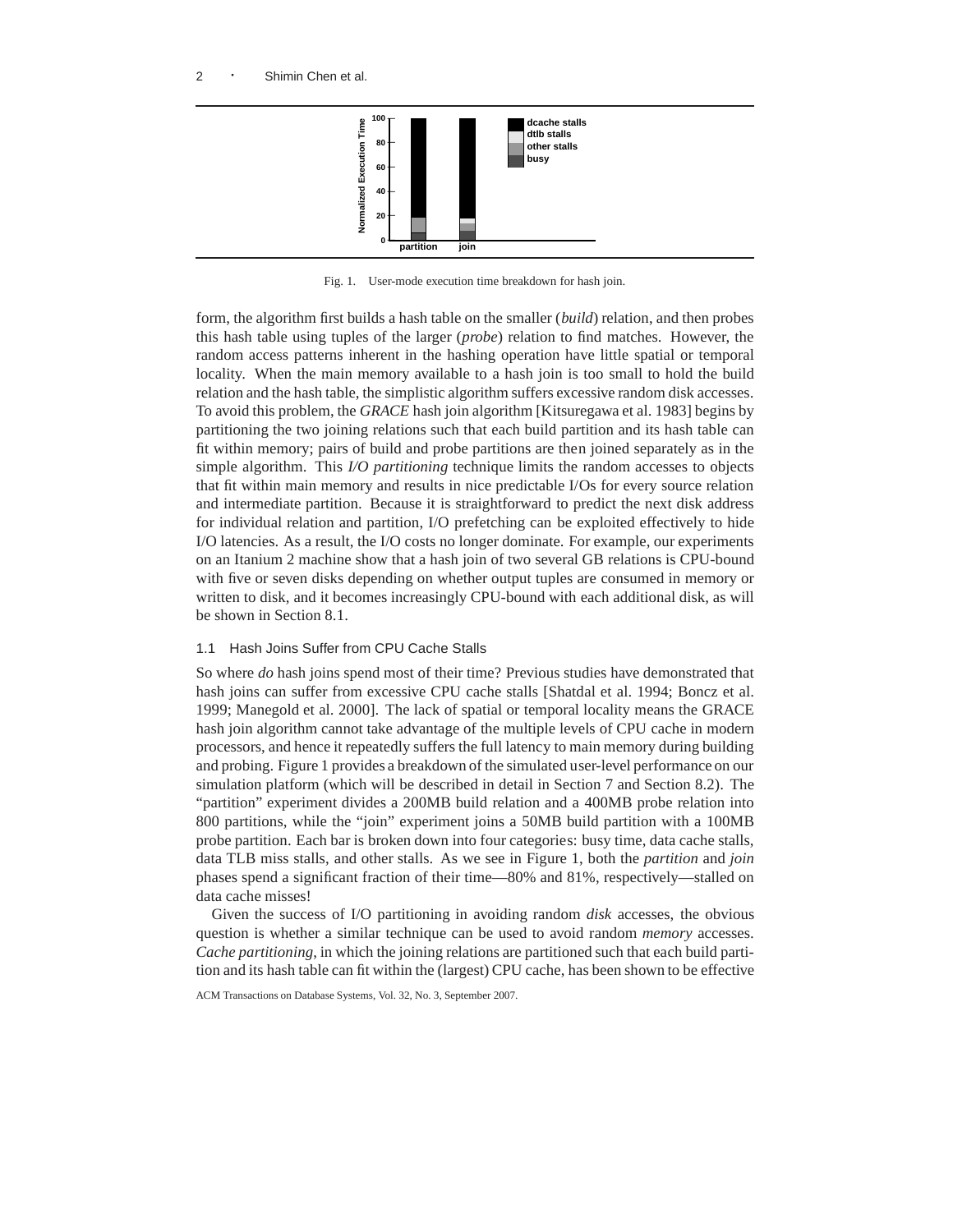in improving performance in memory-resident and main-memory databases [Shatdal et al. 1994; Boncz et al. 1999; Manegold et al. 2000]. However, cache partitioning suffers from two important practical limitations. First, for traditional disk-oriented databases, generating cache-sized partitions while scanning from disk requires a large number of concurrently active partitions. Experiences with the IBM DB2 have shown that storage managers can handle only hundreds of active partitions per join [Lindsay 2002]. Given a 2 MB CPU cache and (optimistically) 1000 partitions, the *maximum relation size that can be handled is only 2 GB*. Beyond that hard limit, any cache partitioning must be done using additional passes through the data — as will be shown in Section 8, this results in up to 89% slowdown compared to the techniques we propose. Second, cache partitioning assumes *exclusive use* of the cache, but this assumption is unlikely to be valid in an environment with multiple ongoing activities. Once the cache is too busy with other requests to effectively retain its partition, *the performance may degrade significantly* (up to 78% as shown in Section 8.2). Hence, we explore an alternative technique that does not suffer from these limitations.

#### 1.2 Our Approach: Cache Prefetching

Rather than trying to *avoid* CPU cache misses by building tiny (cache-sized) hash tables, we instead propose to exploit cache prefetching to *hide* the cache miss latency associated with accessing normal (memory-sized) hash tables, by overlapping these cache misses with computation. Modern processors allow multiple cache misses to be in flight simultaneously in the memory hierarchy (e.g., the Itanium 2 system bus control logic has an 18-entry out of order queue, which allows for a maximum of 19 memory requests to be outstanding from a single Itanium 2 processor [Intel Corporation 2004]), and the trend has been toward supporting more and more simultaneous misses. To enable software to fully exploit this parallelism, modern processors also provide explicit *prefetch* instructions for moving data into the cache ahead of its use. Software-based prefetching has been successfully applied in the past to array-based programs [Mowry et al. 1992] and pointer-based programs [Luk and Mowry 1996], but it has not been applied to hash joins.

**Challenges in Applying Prefetching to Hash Join.** A naïve approach to prefetching for hash join might simply try to hide the latency within the processing of a single tuple. For example, to improve hash table probing performance, one might try to prefetch hash bucket headers, hash buckets, build tuples, etc. Unfortunately, such an approach would have little benefit because later memory references often depend upon previous ones (via pointer dereferences). Existing techniques for overcoming this *pointer-chasing problem* [Luk and Mowry 1996] will not work because the randomness of hashing makes it impossible to predict the memory locations to be prefetched.

The good news is that although there are many dependencies *within* the processing of a single tuple, dependencies are less common *across* subsequent tuples due to the random nature of hashing. Hence our approach is to exploit *inter-tuple parallelism* to overlap the cache misses of one tuple with the computation and cache misses associated with other tuples. A natural question is whether either the hardware or the compiler could accomplish this inter-tuple cache prefetching automatically; if so, we would not need to modify the hash join software. Unfortunately, the answer is no. Hardware-based prefetching techniques [Baer and Chen 1991] rely upon recognizing regular and predictable (e.g., strided) patterns in the data address stream, but the inter-tuple hash table probes do not exhibit such behavior. In many modern processors, the hardware also attempts to overlap cache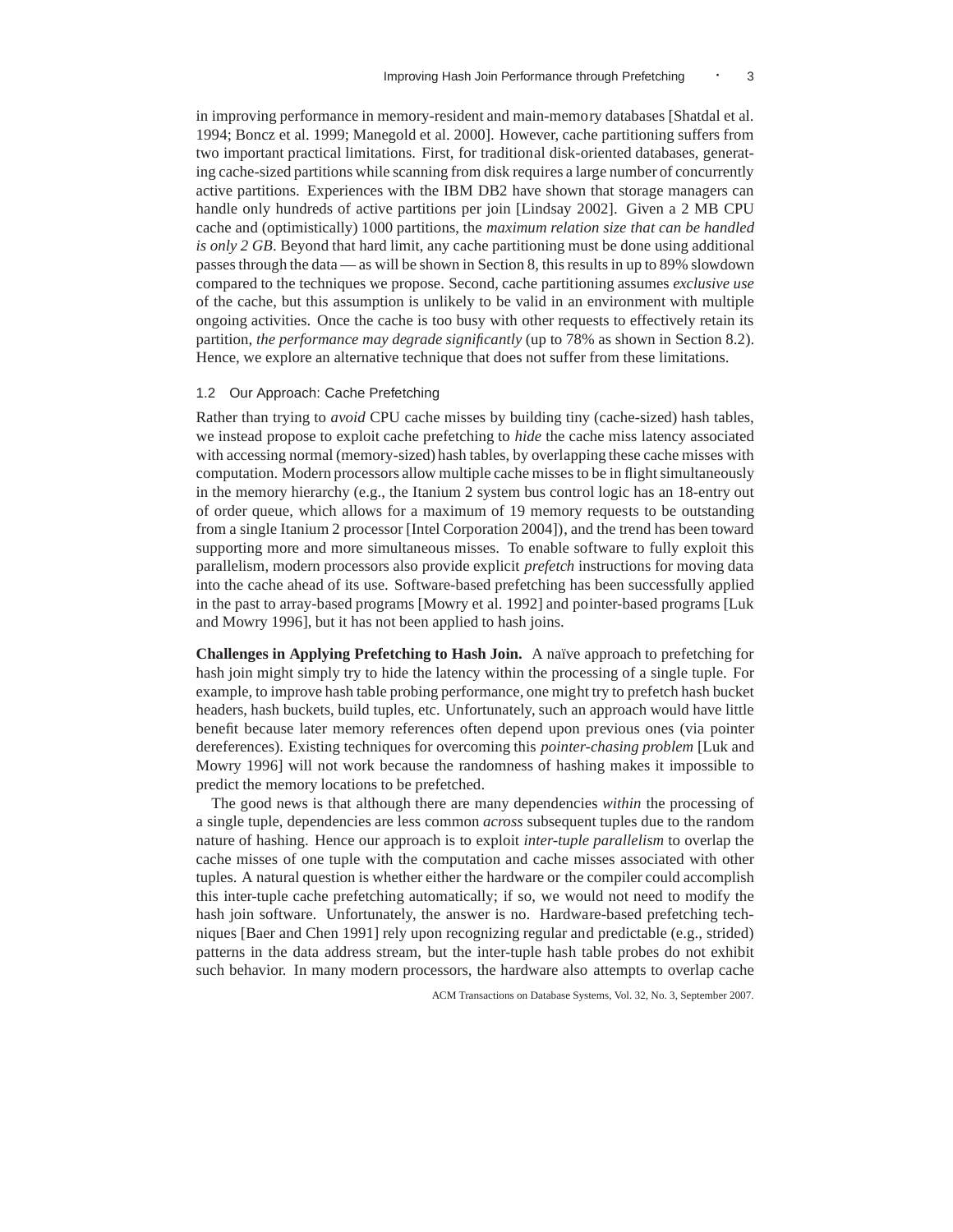#### <sup>4</sup> · Shimin Chen et al.

misses by speculating ahead in the instruction stream. However, although this approach is useful for hiding the latency of primary data cache misses that hit in the secondary cache, the instruction window size (typically 64-128 entries) is often a magnitude smaller than the instructions wasted due to a cache miss to main memory (e.g. 200-300 cycle latency multiplied by 4-6 instruction issue slots per cycle), and is even smaller compared with the amount of processing required for a single tuple. While our prefetching approaches (described below) are inspired by compiler-based scheduling techniques, existing compiler techniques for scheduling prefetches [Luk and Mowry 1996; Mowry et al. 1992] cannot handle the ambiguous data dependencies present in the hash join code (as will be discussed in detail in Sections 4.4 and 5.3).

**Overcoming these Challenges.** To effectively hide the cache miss latencies in hash join, we propose and evaluate two new prefetching techniques: *group prefetching* and *softwarepipelined prefetching*. For group prefetching, we apply modified forms of compiler transformations called *strip mining* and *loop distribution* (illustrated later in Section 4) to restructure the code such that hash probe accesses resulting from groups of *G* consecutive probe tuples can be pipelined.<sup>1</sup> The potential drawback of group prefetching is that cache miss stalls can still occur during the transition between groups. Hence our second prefetching scheme leverages a compiler scheduling technique called *software pipelining* [Lam 1987] to avoid these intermittent stalls.

A key challenge that required us to extend existing compiler-based techniques in both cases is that although we expect dependencies across tuples to be unlikely, they are still possible, and we must take them into account to preserve correctness. If we did this conservatively (as the compiler would), it would severely limit our potential performance gain. Hence we optimistically schedule the code assuming that there are no inter-tuple dependencies, but we perform some extra bookkeeping at runtime to check whether dependencies actually occur. If so, we temporarily stall the consumer of the dependence until it can be safely resolved. Additional challenges arose from the multiple levels of indirection and multiple code paths in hash table probing.

A surprising result in our study is that contrary to the conventional wisdom in the compiler optimization community that software pipelining outperforms strip mining, group prefetching appears to be more attractive than software-pipelined prefetching for hash joins. A key reason for this difference is that the code in the hash join loop is far more complex than the typical loop body of a numeric application (where software pipelining is more commonly used [Lam 1987]).

## 1.3 Contributions of This Paper

This paper makes the following contributions. First, to our knowledge, this is the first study to explore how prefetching can be used to accelerate both the join and partition phases of hash join by exploiting inter-tuple parallelism. Second, we propose two prefetching techniques, *group prefetching* and *software-pipelined prefetching*, and show how they can be applied to significantly improve hash join performance. Overall, for user-mode performance, the techniques achieve 1.29–4.04X speedups for the join phase and 1.37– 3.49X speedups for the partition phase over GRACE and simple prefetching approaches. Moreover, they are at least 36% faster than cache partitioning on large relations and do

<sup>&</sup>lt;sup>1</sup>In our experimental set-up in Section 8,  $G = 25$  is optimal for hash table probing.

ACM Transactions on Database Systems, Vol. 32, No. 3, September 2007.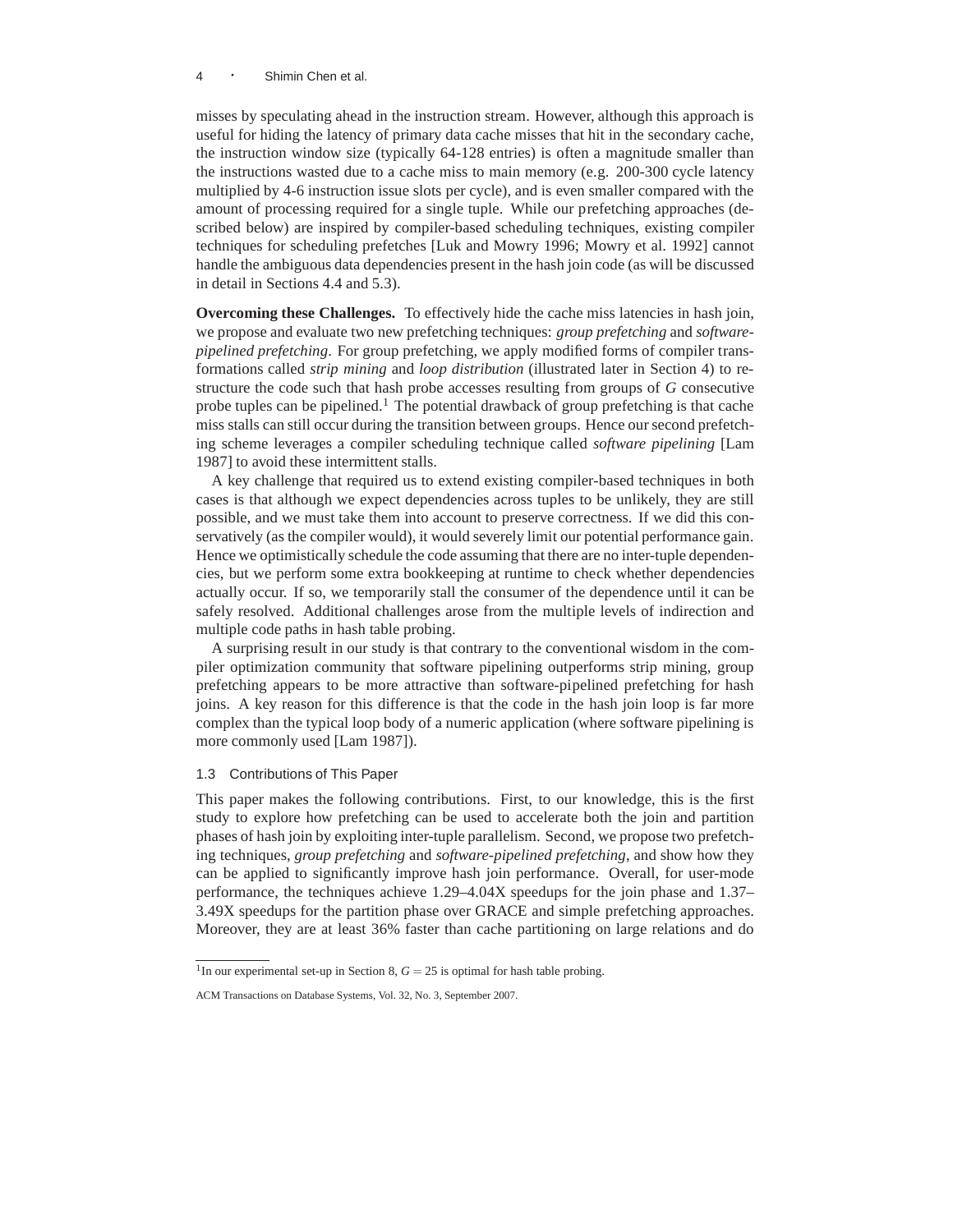not require exclusive use of the cache to be effective. Furthermore, we make extensive comparisons between group prefetching and software-pipelined prefetching, demonstrating that group prefetching is up to 30% faster than software-pipelined prefetching. Finally, we present experiments measuring elapsed real times with disk I/Os and demonstrate the effectiveness of our cache prefetching schemes for disk-oriented hash joins: our schemes achieve 1.12-1.84X speedups for the join phase and 1.06-1.60X speedups for the partition phase over the GRACE hash join algorithm.

The rest of the paper is organized as follows. Section 2 discusses the related work in more detail. Section 3 analyzes the dependencies in the join phase, the more complicated of the two phases, while Sections 4 and 5 propose group prefetching and software-pipelined prefetching to improve the join phase performance. Section 6 discusses prefetching for the partition phase. Section 7 describes experimental setups and methodologies. Experimental results appear in Section 8. Section 9 discusses practical issues in implementing the prefetching techniques in DBMSs. Finally, Section 10 concludes the paper.

#### 2. RELATED WORK

Since the GRACE hash join algorithm was first introduced [Kitsuregawa et al. 1983], many refinements of this algorithm have been proposed for the sake of avoiding I/O by keeping as many intermediate partitions in memory as possible [Shapiro 1986; Nakayama et al. 1988; Zeller and Gray 1990; Graefe 1993]. All of these hash join algorithms, however, share two common building blocks: (i) *partitioning* and (ii) *joining* with in-memory hash tables. To cleanly separate these two phases, we use GRACE as our baseline algorithm throughout this paper. We point out, however, that our techniques should be directly applicable to the other hash join algorithms.

Several papers have developed techniques to improve the cache performance of hash joins [Shatdal et al. 1994; Boncz et al. 1999; Manegold et al. 2000]. Shatdal *et al.* showed that cache partitioning achieved 6-10% improvement for joining memory-resident relations with 100B tuples [Shatdal et al. 1994]. Boncz, Manegold and Kersten proposed using multiple passes in cache partitioning to avoid cache and TLB thrashing [Boncz et al. 1999; Manegold et al. 2000]. They showed large performance improvements on real machines for joining vertically-partitioned relations in the Monet main memory database, under exclusive use of the CPU caches. They considered neither disk-oriented databases, more traditional physical layouts, multiple activities trashing the cache, nor the use of prefetching. They also proposed a variety of code optimizations (e.g., shift-based hash computation) to reduce CPU time; these optimizations may be beneficial for our techniques as well.

As mentioned earlier, software prefetching has been used successfully in other scenarios [Mowry et al. 1992; Luk and Mowry 1996; Chen et al. 2001; Chen et al. 2002]. While software pipelining has been used to schedule prefetches in array-based programs [Mowry et al. 1992], we have extended that approach to deal with more complex data structures, multiple code paths, and the read-write conflicts present in hash join.

Previous work showed that TLB misses may degrade performance [Boncz et al. 1999; Manegold et al. 2000], particularly when they are handled by software. However, the majority of modern processors (e.g. x86 [Intel Corporation 2006] and Itanium 2 [Intel Corporation 2004]) handle TLB misses in hardware. Moreover, TLB prefetching [Saulsbury et al. 2000] can be supported by treating TLB misses caused by prefetches as normal TLB misses. For example, faulting prefetch instructions on Itanium 2 (*lfetch.fault* [Intel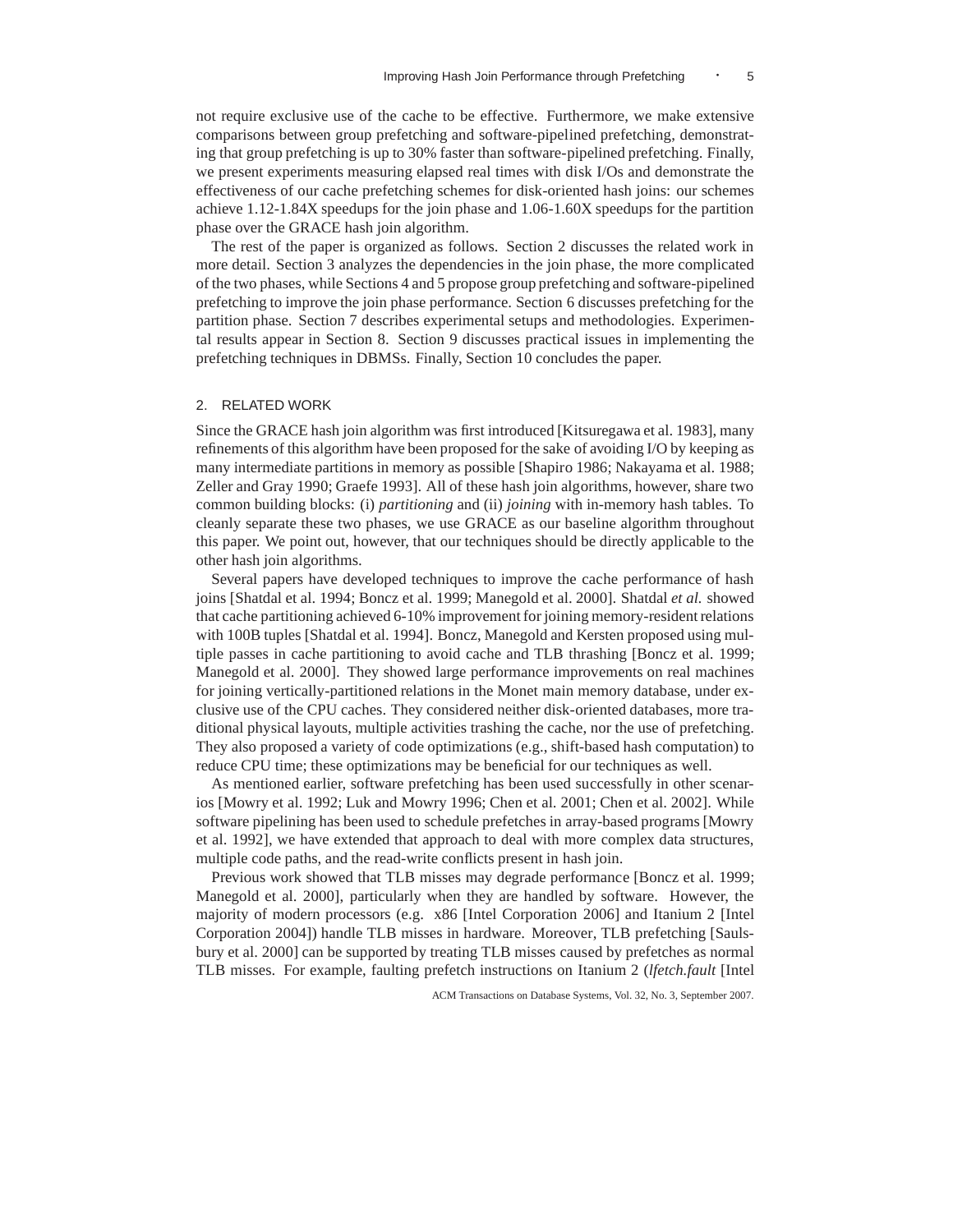

Fig. 2. An in-memory hash table structure.

Corporation 2004]) can incur TLB misses and automatically load TLB entries. Hence, using our prefetching techniques, we can overlap TLB misses with computation, minimizing TLB stall time. (Section 9 discusses TLB misses and other practical issues in more detail).

After the conference version of this paper [Chen et al. 2004] was published, several recent studies have adopted our schemes of exploiting inter-tuple parallelism to improve hash join performance. Gold *et al.* [Gold et al. 2005] implemented hash join probe operations on the Intel IXP2400 network processor and demonstrated that using multiple hardware threads and cores to exploit inter-tuple parallelism can achieve up to 5X speedups over a single thread, and 2.5X speedups over a baseline implementation on Pentium 4. Zhou *et al.* [Zhou et al. 2005] proposed and evaluated a scheme to use helper hardware threads to perform faulting prefetches for improving database performance. Their hash join implementation was based on our schemes to exploit inter-tuple parallelism. Chen *et al.* [Chen et al. 2005] proposed an inspector join algorithm to achieve the benefits of cache partitioning with almost zero re-partitioning overhead. They exploited our prefetching schemes in the partition phase and used the schemes to avoid conflict misses in the join phase.

#### 3. DEPENDENCIES IN THE JOIN PHASE

In this section, we analyze the dependencies in a hash table visit in the join phase. Our purpose is to show why a naïve prefetching algorithm would fail. We study a concrete implementation of the in-memory hash table, as shown in Figure 2. The hash table consists of an array of hash buckets, each composed of a header and (possibly) an array of hash cells pointed to by the header. A hash cell represents a build tuple hashed to the bucket. It contains the tuple pointer and a fixed-length (e.g., 4 byte) hash code computed from the join key, which serves as a filter for the actual key comparisons. When a hash bucket contains only a single entry, the single hash cell is stored directly in the bucket header. When two or more tuples are hashed to the bucket, a hash cell array is allocated. When the array is full and a new tuple is to be hashed to the same bucket, a new array doubling the capacity is allocated and existing cells are copied to the new array.

A naïve prefetching algorithm would try to hide cache miss latencies *within* a single hash table visit by prefetching for potential cache misses, including hash bucket headers, hash cell arrays, and/or build tuples. However, this approach would fail because there are a lot of dependencies in a hash table visit. For example, the memory address of the bucket header is determined by the hashing computation. The address of the hash cell array is stored in the bucket header. The memory reference for a build tuple is dependent on the corresponding hash cell (in a probe). These dependencies essentially form a critical path; a previous computation or memory reference generates the memory address of the next reference, and must finish before the next one can start. Therefore, addresses would be generated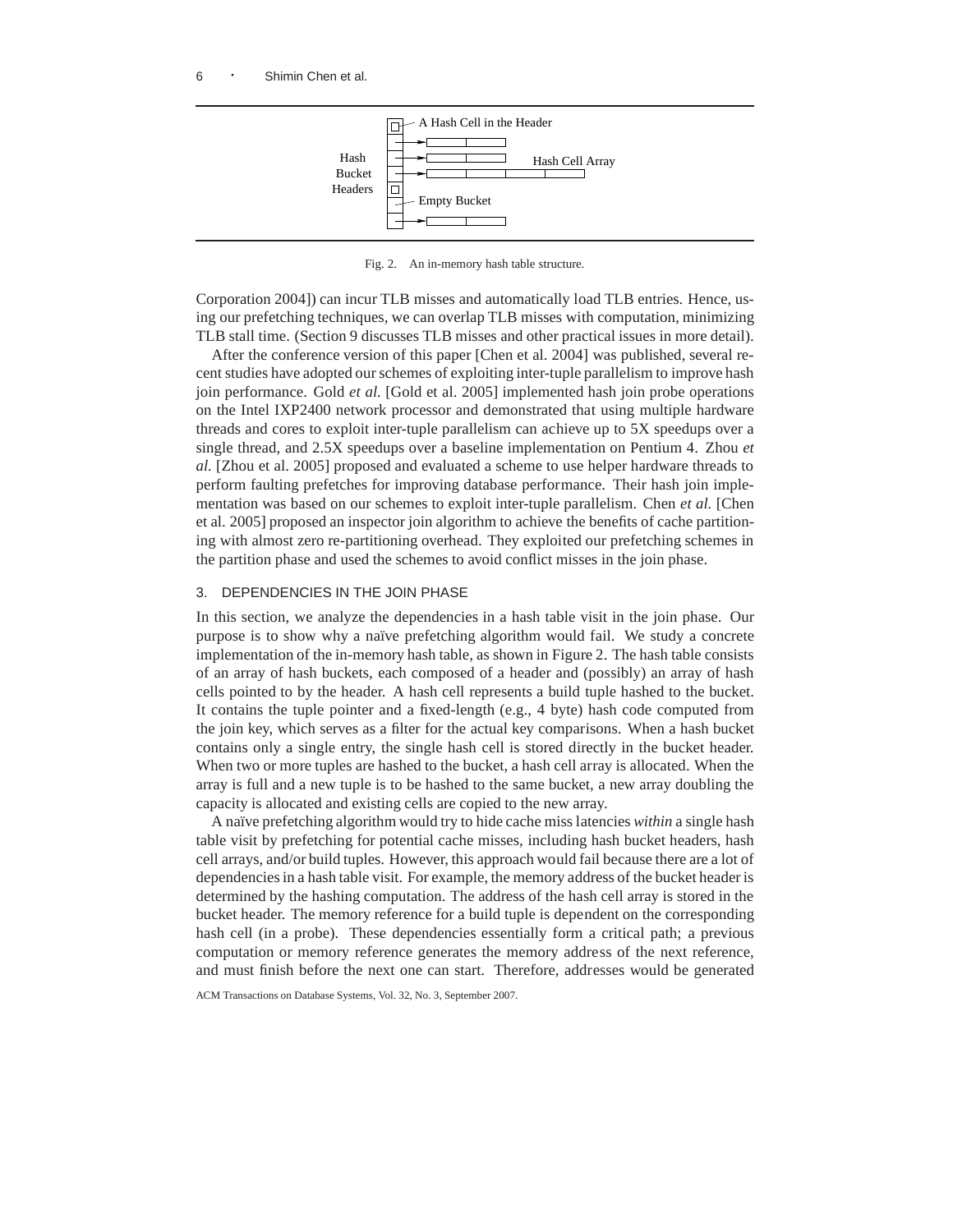too late for prefetching to hide miss latencies. In addition, predicting memory addresses for hash table visits is almost impossible because of the randomness of hashing. Note that these arguments hold for all hash-based structures.<sup>2</sup> Therefore, applying prefetching to the join phase algorithm is not a straightforward task.

## 4. GROUP PREFETCHING

Although dependencies *within* a hash table visit prevent effective prefetching, the join phase algorithm processes a large number of tuples, and dependencies are less common *across* subsequent tuples due to the randomness of hashing. Therefore, our approach is to exploit *inter-tuple parallelism* to overlap cache miss latencies of one tuple with computations and miss latencies of other tuples. To ensure correctness, we must systematically intermix multiple hash table visits, reorder their memory references, and issue prefetches early enough. In this section, we propose group prefetching to achieve these goals.

## 4.1 Group Prefetching for a Simplified Probing Algorithm

We use a simplified probing algorithm to describe the idea of group prefetching. As shown in Figure 3(a), the algorithm assumes that all hash buckets have hash cell arrays and every probe tuple matches exactly one build tuple. It performs a probe per loop iteration.

As shown in Figure 3(b), the group prefetching algorithm combines multiple iterations of the original loop into a single loop body, and rearranges the probe operations into stages<sup>3</sup>. Each stage performs one computation or memory reference on the critical path for all the tuples in the group and then issues prefetch instructions for the memory references of the next stage. For example, the first stage computes the hash bucket number for every tuple and issues prefetch instructions for the hash bucket headers, which will be visited in the second stage. In this way, the cache miss to read the hash bucket header of a probe will be overlapped with hashing computations and cache misses for other probes. Prefetching is used similarly in the other stages except the last stage. Note that the dependent memory operations of the same probe are still performed one after another as before. However, the memory operations of different probes are now overlapped.

## 4.2 Understanding Group Prefetching

To better understand group prefetching, we generalize the previous algorithms of Figure 3(a) and (b) in Figure 3(c) and (d). Suppose we need to process *N* independent elements. For each element *i*, we need to make *k* dependent memory references,  $m_i^1, m_i^2, \cdots, m_i^k$ . As shown in Figure  $3(c)$ , a straightforward algorithm processes an element per loop iteration. The loop body is naturally divided into  $k + 1$  stages by the  $k$  memory references. *Code 0* (if exists) computes the first memory address  $m_i^1$ . *Code 1* uses the contents in  $m_i^1$ to compute the second memory address  $m_i^2$ . Generally *code l* uses the contents in  $m_i^l$  to compute the memory address  $m_i^{l+1}$ , where  $l = 1, \dots, k-1$ . Finally, *code k* performs some processing using the contents in  $m_i^k$ . If every memory reference  $m_i^l$  incurs a cache miss, the algorithm will suffer from *kN* expensive, fully exposed cache misses.

<sup>&</sup>lt;sup>2</sup>The structure in Figure 2 improves upon chained bucket hashing, which uses a linked list of hash cells in a bucket. Here, we avoid the pointer chasing problem of linked lists [Luk and Mowry 1999; Chen et al. 2001]. <sup>3</sup>Technically, what we do are modified forms of compiler transformations called *strip-mining* and *loop distribution* [Kennedy and McKinley 1990].

ACM Transactions on Database Systems, Vol. 32, No. 3, September 2007.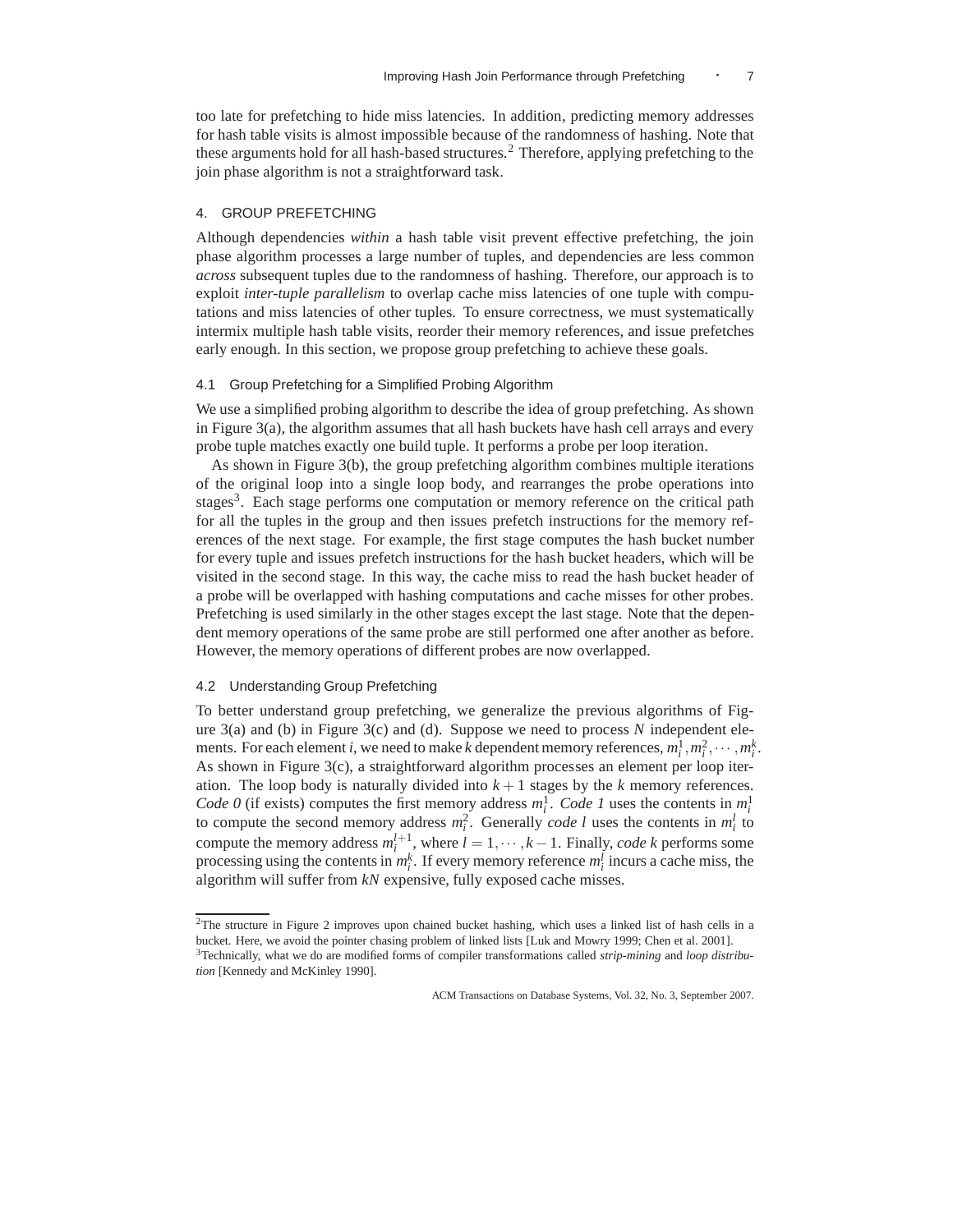| foreach tuple in probe partition                                 | for $i=0$ to $N-1$ do                   |
|------------------------------------------------------------------|-----------------------------------------|
| compute hash bucket number;                                      | code 0i                                 |
| visit the hash bucket header;                                    | visit $(m_i^1)$ ; code 1;               |
| visit the hash cell array;                                       | visit $(m_i^2)$ ; code 2;               |
| visit the matching build tuple to                                |                                         |
| compare keys and produce output tuple;<br>}                      | visit $(m_i^k)$ ; code k;               |
| (a) A simplified probing algorithm                               | (c) Processing an element per iteration |
| foreach group of tuples in probe partition                       | for $j=0$ to N-1 step G do              |
| foreach tuple in the group $\{$                                  | for i=j to j+G-1 do {                   |
| compute hash bucket number;                                      | code 0;                                 |
| prefetch the target bucket header;                               | prefetch $(m_i^1)$ ;                    |
| ł                                                                |                                         |
| foreach tuple in the group $\{$<br>visit the hash bucket header; | for i=j to j+G-1 do $\{$                |
|                                                                  | visit $(m_i^1)$ ; code 1;               |
| prefetch the hash cell array;                                    | prefetch $(m_i^2)$ ;                    |
| foreach tuple in the group $\{$                                  | for i=j to j+G-1 do {                   |
| visit the hash cell array;                                       | visit $(m_i^2)$ ; code 2;               |
| prefetch the matching build tuple;                               | prefetch $(m_i^3)$ ;                    |
|                                                                  |                                         |
| foreach tuple in the group $\{$                                  |                                         |
| visit the matching build tuple to                                | for i=j to j+G-1 do {                   |
| compare keys and produce output tuple;                           | visit $(m_i^k)$ ; code k;               |
|                                                                  |                                         |
| (b) Group prefetching for simplified probing                     | (d) General group prefetching algorithm |

Fig. 3. Group prefetching.

Since the elements are independent of each other, we can use group prefetching to overlap cache miss latencies across multiple elements, as shown in Figure  $3(d)$ . The group prefetching algorithm combines the processing of *G* elements into a single loop body. It processes *code l* for all the elements in the group before moving on to *code l* + 1. As soon as an address is computed, the algorithm issues a prefetch for the corresponding memory location in order to overlap the reference across the processing of other elements.

Now we determine the condition for fully hiding all cache miss latencies. Suppose the execution time of *code l* is  $C_l$ , the full latency of fetching a cache line from main memory is  $T_1$ , and the additional latency of fetching the next cache line in parallel is  $T_{\text{next}}$ , which is the inverse of memory bandwidth. (Table I shows the terminology used throughout the paper.) Assume every  $m_i^l$  incurs a cache miss and there are no cache conflicts. Note that we use these assumptions only to simplify the derivation of the conditions. Our experimental evaluations include all the possible effects of locality and conflicts in hash joins. Then, the sufficient condition for fully hiding all cache miss latencies is as follows:

$$
\begin{cases} (G-1) \cdot C_0 \ge T_1 \\ (G-1) \cdot \max\{C_l, T_{next}\} \ge T_1, l = 1, 2, \cdots, k \end{cases}
$$
 (1)

The proof of this condition is given in the next subsection. For an intuitive explanation, let us focus on the first element in a group, element *j*. The prefetch for  $m_j^1$  is overlapped with the processing of the remaining  $G - 1$  elements at code stage 0. The first inequality

ACM Transactions on Database Systems, Vol. 32, No. 3, September 2007.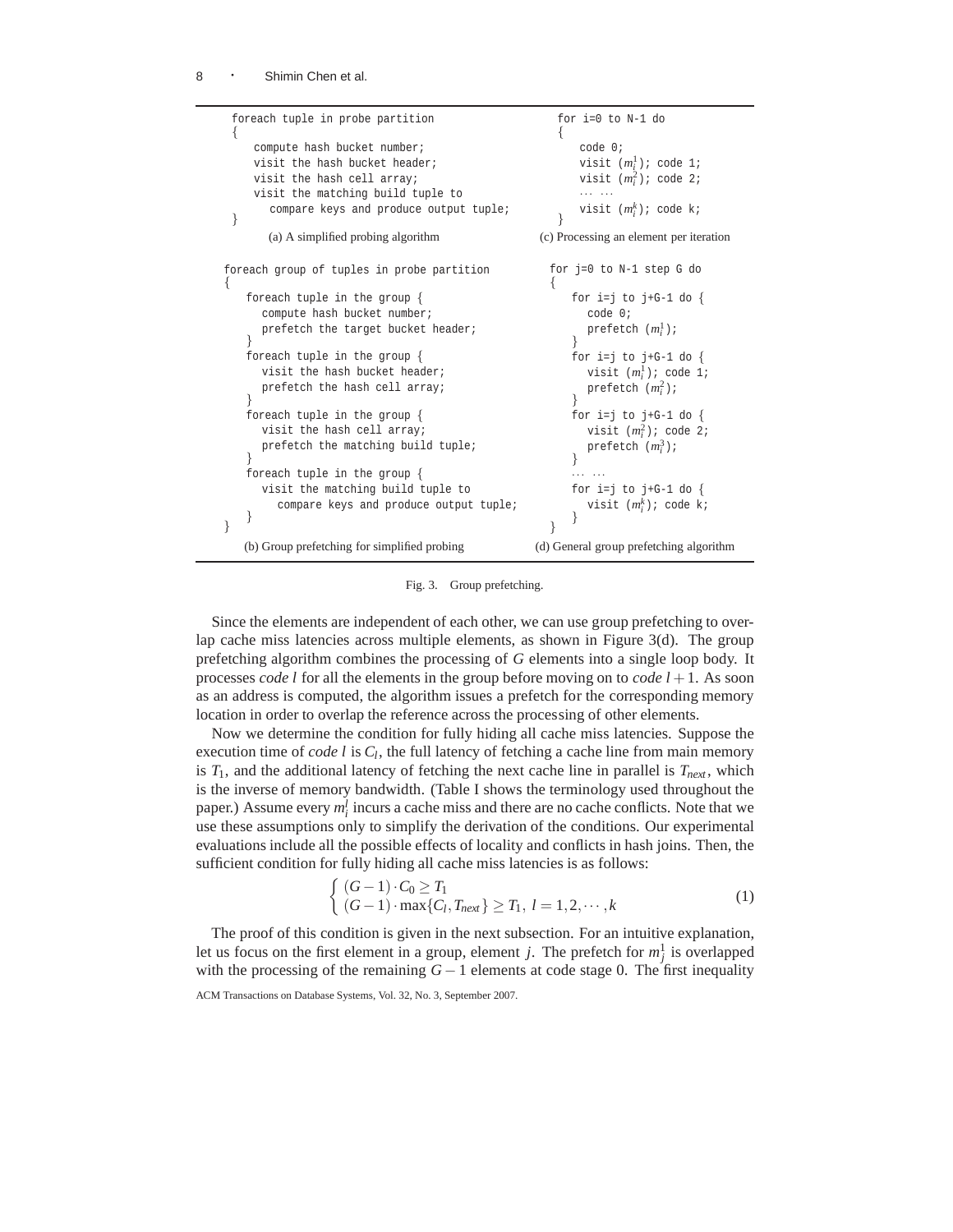Table I. Terminology used throughout the paper.

| Name              | Definition                                          |
|-------------------|-----------------------------------------------------|
| k                 | # of dependent memory references for an element     |
| G                 | group size in group prefetching                     |
| D                 | prefetch distance in software-pipelined prefetching |
| $T_1$             | full latency of a cache miss                        |
| $T_{\text{next}}$ | latency of an additional pipelined cache miss       |
| $C_I$             | execution time for code $l, l = 0, 1, \ldots, k$    |

ensures that the processing of the remaining *G*−1 elements takes longer time than a single memory reference so that the prefetched memory reference will complete before the visit operation for  $m_j^1$  in code stage 1. Similarly, the prefetch for  $m_j^{l+1}$  is overlapped with the processing of the remaining *G*−1 elements at code stage *l*. The second inequality ensures that the memory reference latency is fully hidden. Note that  $T_{next}$  corresponds to the memory bandwidth consumption of the visit operations of the remaining *G*−1 elements. In the proof, we also show that memory access latencies for other elements are fully hidden by simple combinations of the inequalities.

We can always choose a *G* large enough to satisfy the second inequality since *Tnext* is always greater than 0. However, when *code 0* is empty,  $m_j^1$  can not be fully hidden. Fortunately, in the previous simplified probing algorithm, *code 0* computes the hash bucket number and is not empty. Therefore, we can choose a G to hide all the cache miss penalties.

In the above, cache conflict misses are ignored for simplicity of analysis. However, we will show in Section 8 that conflict miss is a problem when *G* is too large. Therefore, among all possible *G*'s that satisfy the above inequalities, we should choose the smallest to minimize the number of concurrent prefetches and conflict miss penalty.

#### 4.3 Critical Path Analysis for Group Prefetching

In the following, we use critical path analysis to study the processing of a group, i.e. an iteration of the outer loop in Figure  $3(d)$ . For simplicity of analysis, we assume that every  $m_i^l$  incurs a cache miss and there are no cache conflicts among the memory references in a group. Figure 4 shows the graph for critical path analysis. A vertex represents an event. An edge from vertex A to B indicates that event B depends on event A and the weight of the edge is the minimal delay. (For simplicity, zero weights are not shown in the graph.) The run time of a loop iteration corresponds to the length of the critical path in the graph, i.e. the longest weighted path from the start to the end.

The graph is constructed as follows. We use three kinds of vertices:

- —**P vertex**: the execution of a prefetch instruction
- —**C vertex**: the start of *code 0*
- —**VC vertex**: the start of a visit and *code l*  $(l = 1, 2, \dots, k)$

Vertex subscripts indicate the elements being processed. For P vertices, their superscripts correspond to the memory addresses in the program; for C and VC vertices, the superscripts are the code stage. In Figure 4, a row of vertices corresponds to an inner loop that executes a code stage for all the elements in a group. We use three kinds of edges:

—**Instruction flow edges**: They go from left to right in every row and from top to bottom across rows. For example, there is an instruction flow edge from vertex  $C_j^0$  (code 0 for element j) to vertex  $P_j^1$  (prefetch for  $m_j^1$ ) with weight  $C_0$ ; edge  $P_j^1$  to  $C_{j+1}^0$  means that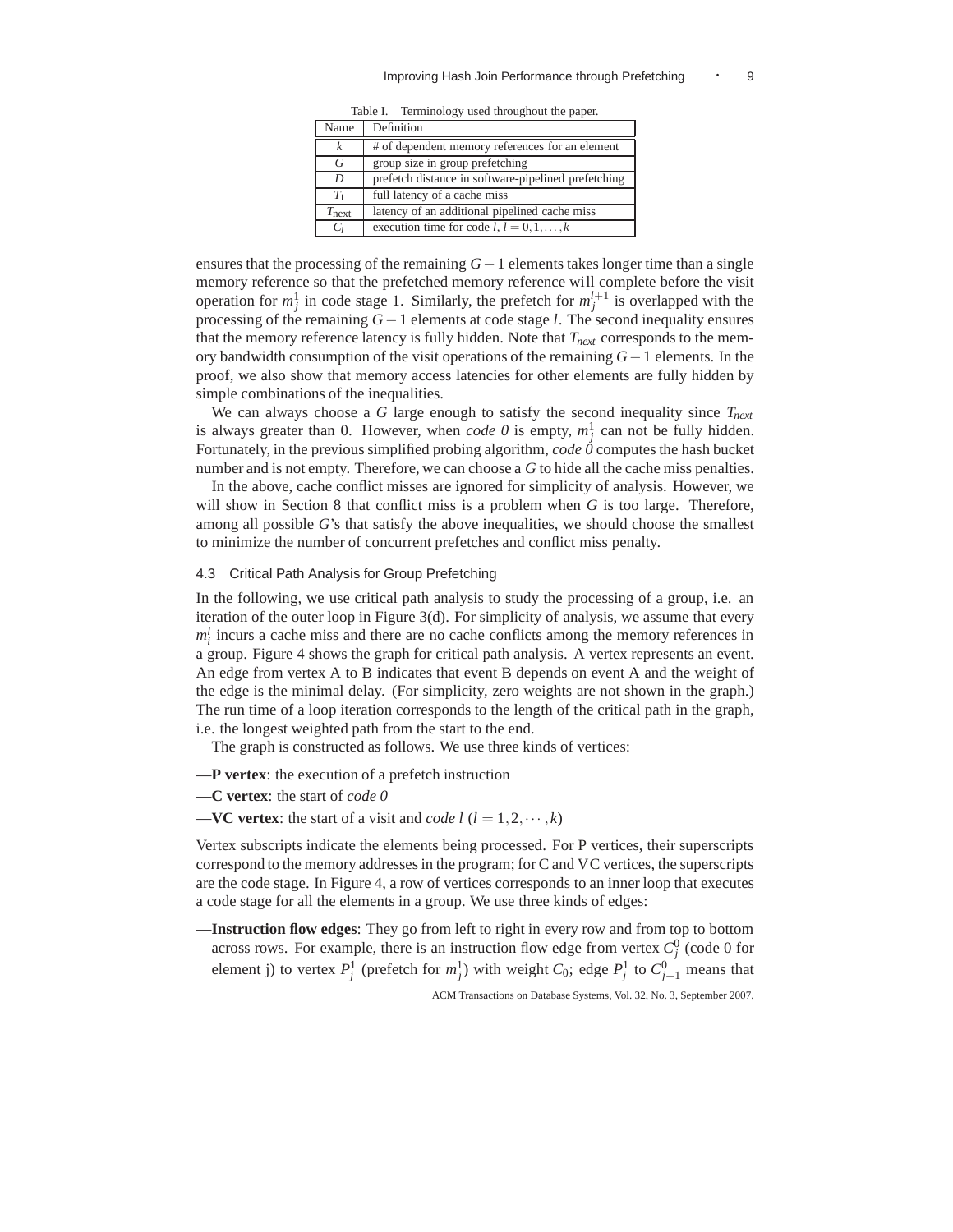

Fig. 4. Critical path analysis for an iteration of the outer loop body in Figure 3(d).

prefetch for  $m_j^1$  is executed before code  $0$  for element j+1; and the second inner loop (the second row) starts after the first inner loop finishes. We assume that code *l* takes a fixed amount of time  $C_l$  to execute, which is shown as weights of outgoing edges from  $C$  and VC vertices. The instruction overhead of the visit and the following prefetch instruction is also included in it. So the other instruction flow edges have zero weights.

- —**Latency edges**: an edge from a P vertex to the corresponding VC vertex represents the prefetched memory reference with full latency  $T_1$  as its weight.
- —**Bandwidth edges**: an edge between VC vertices represents memory bandwidth. Usually an additional (independent) cache miss can not be fully overlapped with the previous one. It takes  $T_{\text{next}}$  more time to finish, which is the inverse of memory bandwidth.

Now we consider the critical path of the graph. If we ignore for a moment all latency edges, the graph becomes clear and simple: All paths go from left to right in a row and from top to bottom from the start to the end; alternative paths are all local between instruction flow edges and bandwidth edges. Since the critical path is the longest path, we can ignore an edge if there is a longer path connecting the same vertices. Intuitively, we can choose a large *G* so that latency edges are shorter than the paths along rows and they can be ignored. In this situation, the critical path of the graph is the longest path *along the rows*.

We would like to derive the condition to fully hide all cache miss latencies. If all cache miss latencies are hidden, all latency edges will not be on the critical path, and vice versa. Therefore, it is equivalent to derive the condition to ensure that all latency edges are shorter than paths along rows. We have the following theorem.

THEOREM 1. *The following condition is sufficient for fully hiding all cache miss latencies in the general group prefetching algorithm:*

$$
\begin{cases} (G-1)\cdot C_0 \geq T \\ (G-1)\cdot \max\{C_l, T_{next}\} \geq T, l=1,2,\cdots,k \end{cases}
$$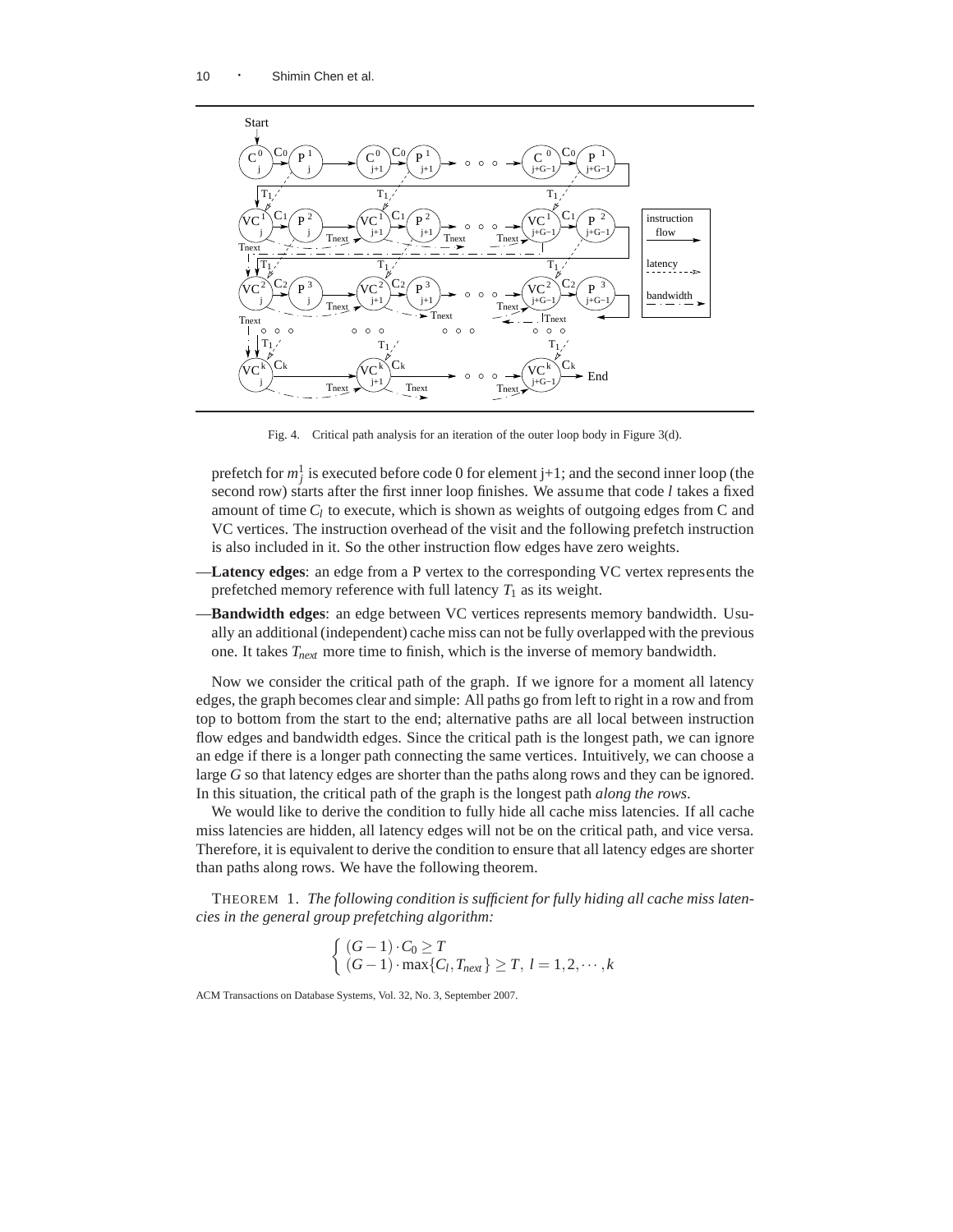

Fig. 5. Dealing with multiple code paths.

PROOF. The first inequality ensures that the first latency edge from row 0, i.e. the edge from vertex  $P_i^1$  to vertex  $VC_i^1$  in the graph, is shorter than the path along row 0. The second  $j$  in the graph, is shorter than the path along from  $j$ . The second inequality ensures that the first latency edge from row *l* in the graph, i.e. the edge from vertex  $P_j^{l+1}$  to vertex  $VC_j^{l+1}$ , is shorter than the corresponding path along row *l*, where  $l = 1, 2, \dots, k - 1$ . Note that the inequality when  $l = k$  is used only in the proof below.

For the other latency edges, we can prove they are shorter than the paths along rows with a simple combination of the two inequalities. For the *x*-th latency edge from row 0, i.e. the edge from vertex  $P^1_{j+x-1}$  to vertex  $VC^1_{j+x-1}$ , the length of the path along the row is as follows:

$$
\begin{array}{l}\n\text{len} = (G-x) \cdot C_0 + (x-1) \cdot \max\{C_1, T_{next}\} \\
= [(G-x) \cdot (G-1) \cdot C_0 + (x-1) \cdot (G-1) \cdot \max\{C_1, T_{next}\}]/(G-1) \\
\geq [(G-x) \cdot T + (x-1) \cdot T]/(G-1) = T\n\end{array}
$$

For the *x*-th latency edge from row *l*, i.e. the edge from vertex  $P_{j+x-1}^{l+1}$  to vertex  $VC_{j+x-1}^{l+1}$ , where  $l = 1, 2, \dots, k - 1$ , the length of the path along the row is as follows:

len = 
$$
(G-x) \cdot \max\{C_l, T_{next}\} + (x-1) \cdot \max\{C_{l+1}, T_{next}\}\
$$
  
\n=  $[(G-x) \cdot (G-1) \cdot \max\{C_l, T_{next}\} + (x-1) \cdot (G-1) \cdot \max\{C_{l+1}, T_{next}\}]/(G-1)$   
\n $\geq [(G-x) \cdot T + (x-1) \cdot T]/(G-1) = T$ 

Therefore, when the two inequalities are satisfied, all latency edges are shorter than the corresponding paths along rows and all cache miss latencies are fully hidden.  $\Box$ 

## 4.4 Dealing with Complexities

Previous research showed how to prefetch for two dependent memory references for arraybased codes [Mowry 1994]. Our group prefetching algorithm solves the problem of prefetching for an arbitrary fixed number *k* of dependent memory references.

We have implemented group prefetching for both hash table building and probing. In contrast to the simplified probing algorithm, the actual probing algorithm contains multiple code paths: There could be zero or multiple matches, hash buckets could be empty, and there may not be a hash cell array in a bucket. To cope with this complexity, we keep state information for the *G* tuples of a group. We divide each possible code path into code pieces on the boundaries of dependent memory references. Then we combine the code pieces at the same position of different code paths into a single stage using conditional tests on the tuple states. Figure 5 illustrates the idea of this process. Edges in Figure 5(a) denote the control flow and data dependencies. Figure 5(b) shows the code stages for group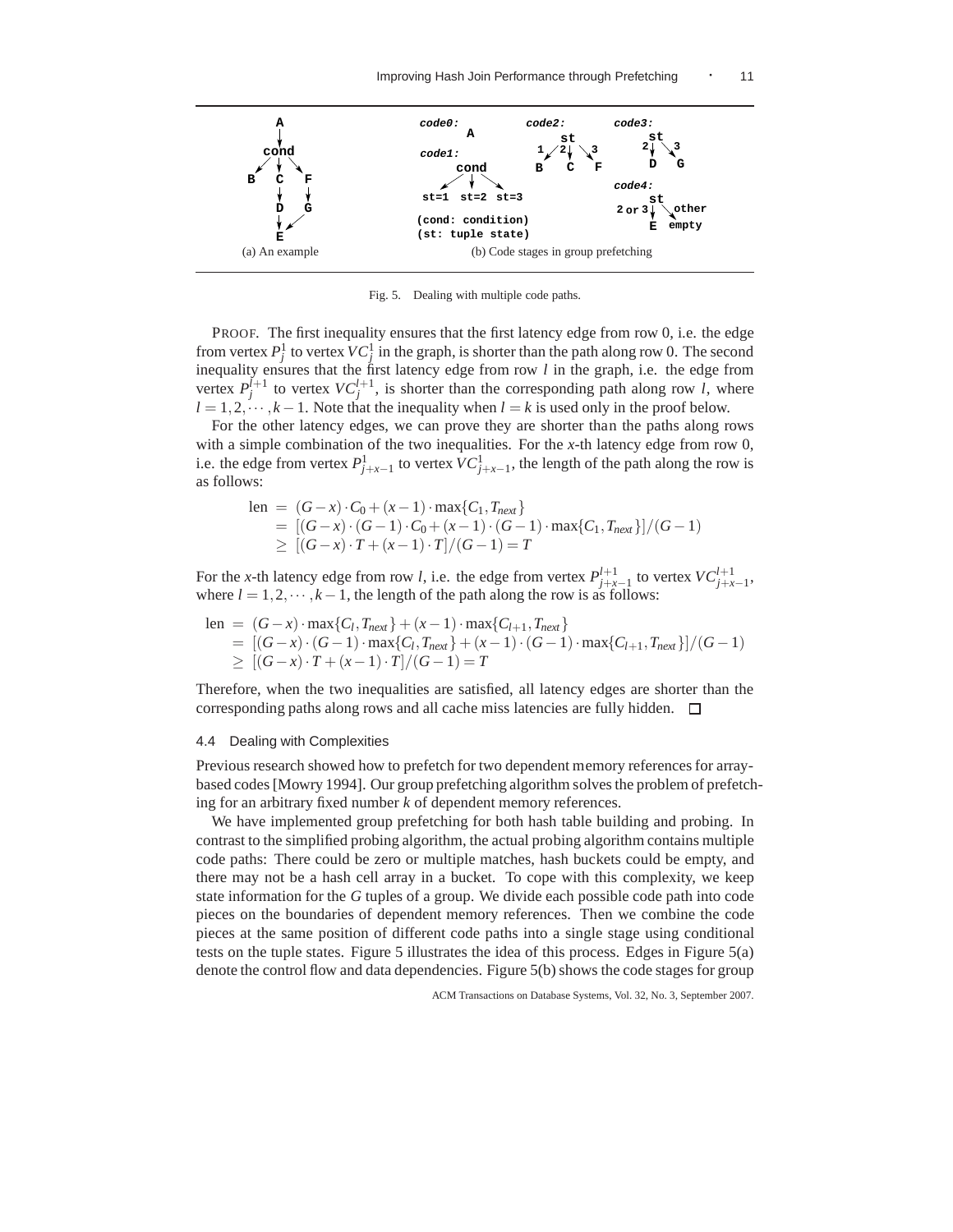

Fig. 6. A read-write conflict.

prefetching. The common starting point of all code paths is in *code 0*. *code 1* performs the conditional test (e.g. checking whether the hash bucket is empty, contains a single entry in the bucket header, or contains a hash cell array), then records the outcome in the state of the tuple. Then subsequent code stages test the tuple state and execute the code pieces for the corresponding code paths. Moreover, *code l* tests the tuple state to determine the code path of *code l+1* and issue the corresponding prefetch instructions. The total number of stages  $(k+1)$  is the largest number of code pieces (determined by the number of dependent memory accesses) along any original code path.

When multiple independent cache lines are visited at a stage (e.g., to visit multiple build tuples), our algorithm issues multiple independent prefetches in the previous stage.

The group prefetching algorithm must also cope with read-write conflicts. Though quite unlikely, it is possible that two build tuples in a group may be hashed into the same bucket, as illustrated in Figure 6. However, in our algorithm, hash table visits are interleaved and no longer atomic. Therefore, a race condition could arise; the second tuple might see an inconsistent hash bucket being changed by the first one. Note that this complexity occurs because of the read-write nature of hash table building. To cope with this problem, we set a busy flag in a hash bucket header before inserting a tuple. If a tuple is to be inserted into a busy bucket, we delay its processing until the end of the group prefetching loop body. At this natural group boundary, the previous access to the busy hash bucket must have finished. Interestingly, the previous access has also warmed up the cache for the bucket, so we insert the delayed tuple without prefetching. Note that the algorithm can deal with any number of delayed tuples (to tolerate skews in the key distribution).

# 5. SOFTWARE-PIPELINED PREFETCHING

In this section, we describe our technique of exploiting software pipelining to schedule prefetches for hash joins. We then compare our two prefetching schemes.

Figure 7 illustrates the difference between group prefetching and software-pipelined prefetching intuitively. Group prefetching hides cache miss latencies within a group of elements and there is no overlapping memory operation between groups. In contrast, software-pipelined prefetching combines different code stages of different elements into an iteration and hides latencies across iterations. It keeps running without gaps and therefore may potentially achieve better performance.

## 5.1 Understanding Software-Pipelined Prefetching

Figure 8(a) shows the software-pipelined prefetching for the simplified probing algorithm. The subsequent stages for a particular tuple are processed *D* iterations away. (*D* is called the *prefetch distance* [Mowry 1994].) Figure 7(b) depicts the intuitive picture when  $D = 1$ .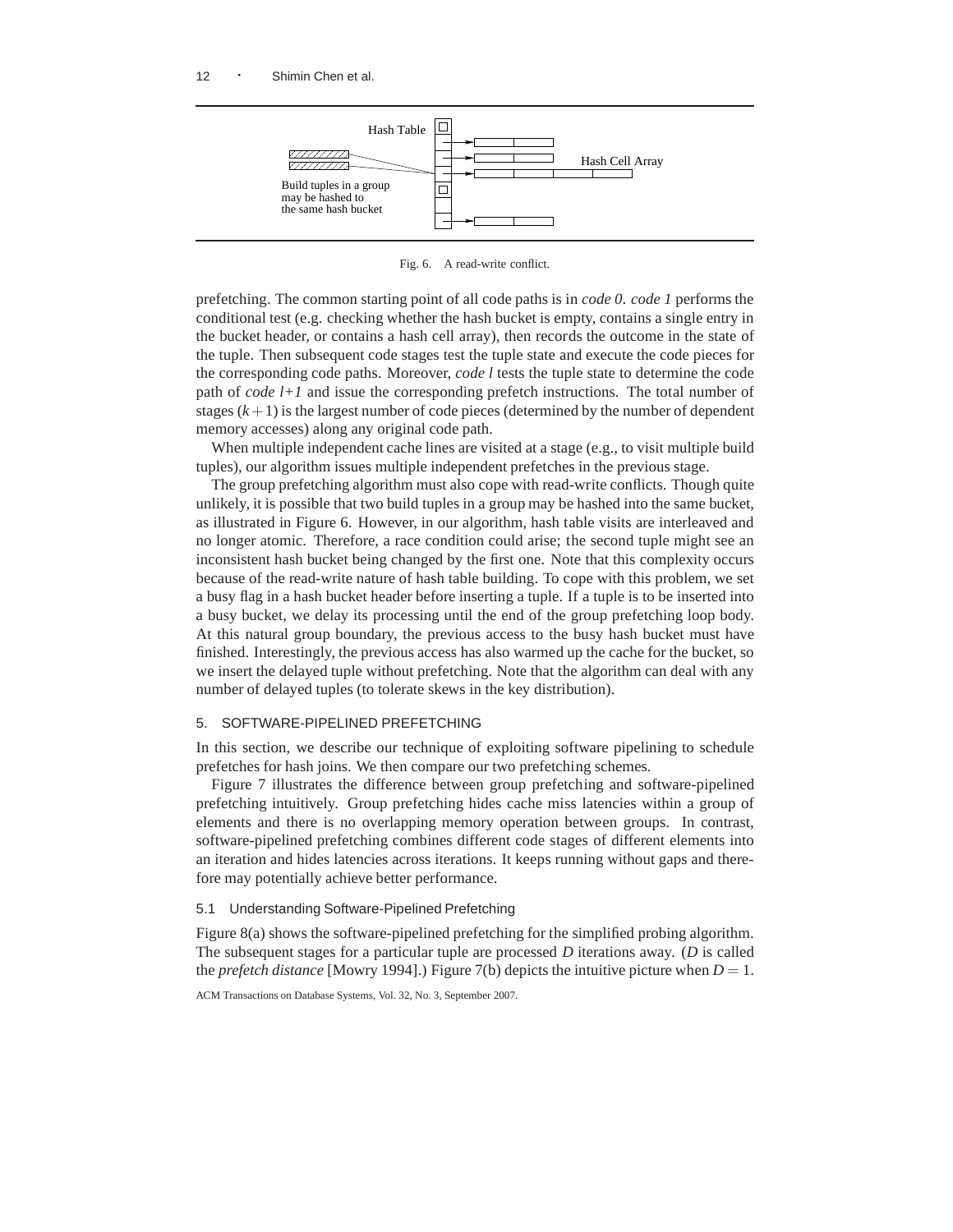

Fig. 7. Intuitive pictures of the prefetching schemes.

```
prologue;
for j=0 to N-3D-1 do
{
   tuple j+3D:
     compute hash bucket number;
      prefetch the target bucket header;
   tuple j+2D:
      visit the hash bucket header;
      prefetch the hash cell array;
   tuple j+D:
      visit the hash cell array;
      prefetch the matching build tuple;
   tuple j:
      visit the matching build tuple to
         compare keys and produce output tuple;
}
epilogue;
                                                     prologue;
                                                     for j=0 to N-kD-1 do
                                                      {
                                                         i=j+kD;code 0 for element i;
                                                          prefetch (m
1
i );
                                                         i=j+(k-1)D;visit (m_i^1); code 1 for element i;
                                                          prefetch (m_i^2);
                                                         i=j+(k-2)D;visit (m
2
i ); code 2 for element i;
                                                          prefetch (m
3
i );
                                                         ··· ···
                                                         i = j;visit (m
k
i ); code k for element i;
                                                     }
                                                     epilogue;
  (a) Software-pipelined prefetching for simplified probing (b) General software-pipelined prefetching
```
Fig. 8. Software-pipelined prefetching.

Suppose the left-most line in the dotted rectangle corresponds to tuple *j*. Then, an iteration combines the processing of stage 0 for tuple  $j + 3D$ , stage 1 for tuple  $j + 2D$ , stage 2 for tuple  $j + D$ , and stage 3 for tuple *j*.

Figure 8(b) shows the generalized algorithm for software-pipelined prefetching. In the steady state, the pipeline has  $k+1$  stages. The loop body processes a different element for every stage. The subsequent stages for a particular element are processed *D* iterations away. Intuitively, if we make the distances between code stages for the same element sufficiently large, we will be able to hide cache miss latencies. Under the same assumption as in Section 4.2, the sufficient condition for hiding all cache miss latencies in the steady state is as follows. (We will derive this condition in the next subsection.)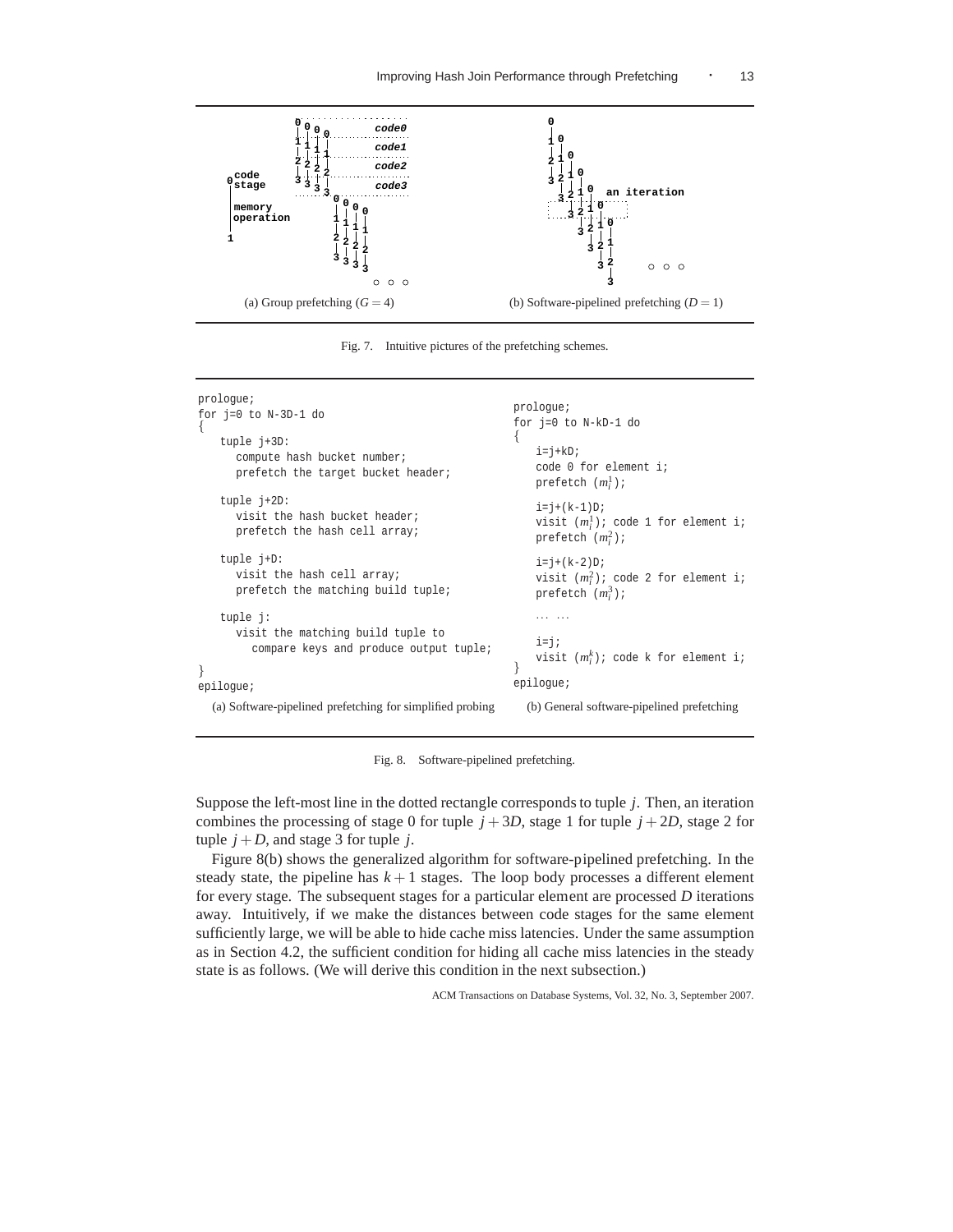

Fig. 9. Critical path analysis for software-pipelined prefetching (steady state).

$$
D \cdot \left( \max\{C_0 + C_k, T_{next}\} + \sum_{l=1}^{k-1} \max\{C_l, T_{next}\} \right) \ge T \tag{2}
$$

We can always choose a *D* sufficiently large to satisfy this condition. In our experiments in Section 8, we will show that conflict miss is a problem when *D* is too large. Therefore, similar to group prefetching, we should choose the smallest *D* to minimize the number of concurrent prefetches.

#### 5.2 Critical Path Analysis for Software-Pipelined Prefetching

We perform critical path analysis using Figure 9. The graph is constructed in the same way as Figure 4, though a row here corresponds to a single loop iteration in the general software-pipelined prefetching algorithm. Instruction flow edges are still from left to right in a row and from top to bottom across rows. Focusing on the latency edges, we can see the processing of the subsequent stages of an element. Two subsequent stages of the same element are processed in two separate rows that are *D* iterations away.

If the paths along the rows are longer, the latency edges can be ignored because they are not on the critical path and the cache miss latencies are fully hidden. The sufficient condition for hiding all cache miss latencies is given in the following theorem.

THEOREM 2. *The following condition is sufficient for fully hiding all cache miss latencies in the general software-pipelined prefetching algorithm:*

$$
D \cdot (max\{C_0 + C_k, T_{next}\} + \sum_{l=1}^{k-1} \max\{C_l, T_{next}\}) \ge T
$$

PROOF. The left-hand side of the inequality is the total path length of *D* rows in Figure 9. Clearly, when this length is greater than or equal to the weight of a latency edge, latency edges can be ignored in critical path analysis and all cache miss latencies are fully hidden.  $\square$ 

#### 5.3 Dealing with Complexities

We have implemented software-pipelined prefetching by modifying our group prefetching algorithm. The code stages are kept almost unchanged. To apply the general model in

ACM Transactions on Database Systems, Vol. 32, No. 3, September 2007.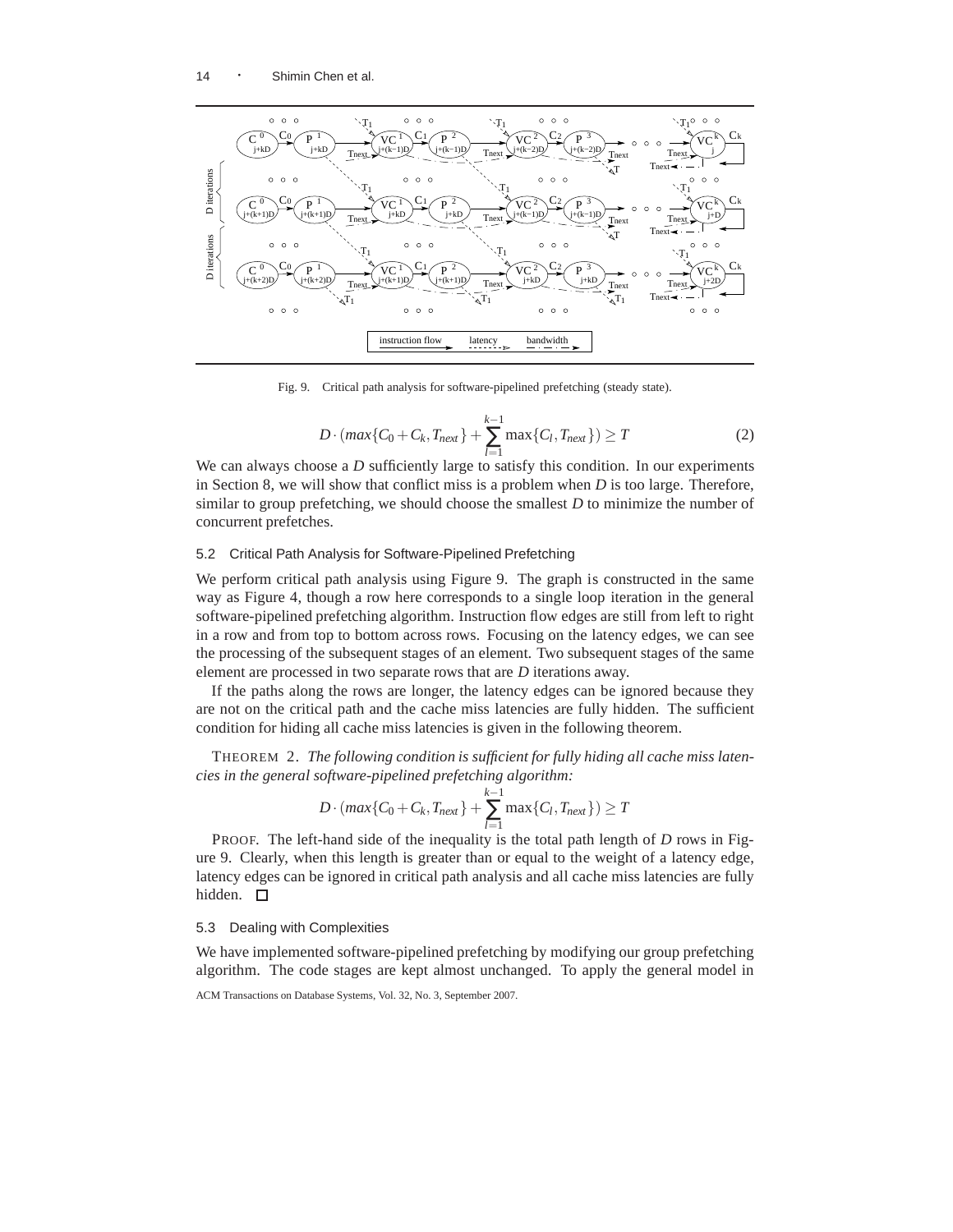Figure 8(b), we use a circular array for state information; the index *j* in the general model is implemented as the array index. We choose the array size to be a power of 2 and use bit mask operation for modular index computation to reduce overhead. Moreover, since *code 0* and *code k* of the same element is processed *kD* iterations away, we ensure the array size is at least  $kD+1$ .

The read-write conflict problem in hash table building is solved in a more sophisticated way. Since there is no place (like the end of a group in group prefetching) to conveniently process all the conflicts, we have to deal with the conflicts in the pipeline stages themselves. We build a waiting queue for each busy hash bucket. The hash bucket header contains the array index of the tuple updating the bucket. The state information of a tuple contains a pointer to the next tuple waiting for the same bucket. When a tuple is to be inserted into a busy bucket, it is appended to the waiting queue. When we finish hashing a tuple, we check its waiting queue. If the queue is not empty, we record the array index of the first waiting tuple in the bucket header, and perform the previous code stages for it. When this tuple gets to the last stage, it will handle the next tuple in the waiting queue if it exists.

#### 5.4 Group vs. Software-pipelined Prefetching

Both prefetching schemes try to increase the interval between a prefetch and the corresponding visit, in order to hide cache miss latency. According to the sufficient conditions, software-pipelined prefetching can always hide all miss latencies, while group prefetching achieves this only when *code 0* is not empty (as is the case of the join phase). When *code 0* is empty, the first cache miss cannot be hidden. However, with a large group of elements, the amortized performance impact can be small.

In practice, group prefetching is easier to implement. The natural group boundary provides a place to do any necessary "clean-up" processing (e.g., for read-write conflicts). Moreover, the join phase can pause at group boundaries and send outputs to the parent operator to support pipelined query processing. Although a software pipeline may also be paused, the restart costs will diminish its performance advantage. Furthermore, softwarepipelined prefetching has larger bookkeeping overhead because it uses modular index operations and because it maintains larger amount of state information (such as the waiting queue for handling read-write conflicts).

#### 6. PREFETCHING FOR THE PARTITION PHASE

Having studied how to prefetch for the join phase of the hash join algorithm, in this section, we discuss prefetching for the partition phase. In the partition phase, an input relation is divided into multiple output partitions by hashing on the join keys. Typically, the algorithm keeps in main memory an input page for the input relation and an output page for every intermediate partition. The algorithm processes every input page, and examines every input tuple in an input page. It computes the partition number from the tuple join key. Then it extracts (projects) the columns of the input tuple relevant to the database query performing the hash join operation and copies them to the target output buffer page. When an output buffer page is full, the algorithm writes it out to the corresponding partition.

Like the join phase, the I/O partitioning phase employs hashing: It computes the partition number of a tuple by hashing on the tuple's join key. Because of the randomness of hashing, the resulting memory addresses are difficult to predict. Moreover, the processing of a tuple also needs to make several dependent memory references, whereas the processing of subsequent tuples are mostly independent due to the randomness of hashing.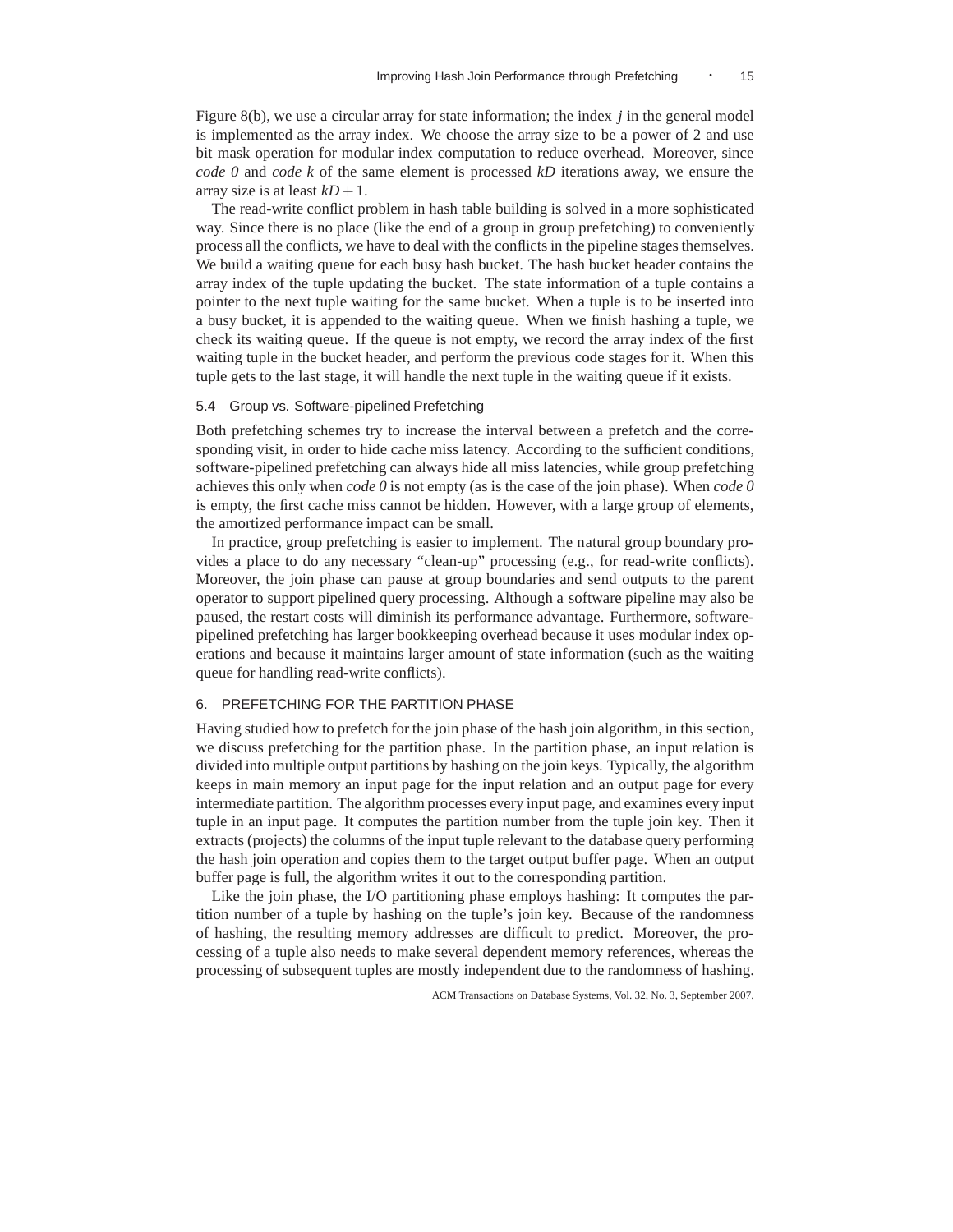Therefore, we employ group prefetching and software-pipelined prefetching for the I/O partitioning phase.

There may be read-write conflicts in visiting the output buffers. Imagine that two tuples that are close in the input relation happen to be hashed to the same output buffer. When processing the second tuple, the algorithm may find that the output buffer has no space and needs to be written out. However, it is possible that at this moment the data from the first tuple has not yet been copied into the output buffer because we have reorganized the processing. To solve this problem, in group prefetching, we delay the processing of the second tuple until the end of the loop body, where we write out the buffer and process the delayed tuple. In software-pipelined prefetching, we use waiting queues similar to those used in hash table building in the join phase.

## 7. EXPERIMENTAL SETUP

#### 7.1 Measurement Methodology

We evaluate our prefetching schemes through both cycle-accurate simulations and real machine experiments on an Itanium 2 machine. We model a wider range of modern processors with the simulation study. Moreover, simulation allows us to flexibly instrument the processor pipeline and the cache hierarchy to better understand the results. Furthermore, we can model future machine configurations by varying the simulation parameters. We verify the trends learned from the simulation study with user-mode performance results on the Itanium 2 machine. Finally, we measure total elapsed time with disk I/Os on the Itanium 2 machine to show the benefits of our schemes on disk-oriented hash joins.

**Itanium 2 Configuration for Real-Machine Experiments.** Table II lists the Itanium 2 machine configuration parameters. The machine has two 900MHz Itanium 2 McKinley processors, each with three levels of caches and two levels of TLBs. They share an 8 GB main memory. However, we used only the lower 1GB memory in our experiments (more details in Section 8.1). Most of the cache hierarchy parameters are described in the Itanium 2 manual [Intel Corporation 2004]. We measure the DTLB miss latency, main memory latency  $(T_1)$ , and main memory bandwidth( $T_{\text{next}}$ ) through experiments [Chen 2005]. Note that the measured TLB miss latency confirms the penalty listed in the Itanium 2 manual for a TLB miss that finds its page table entry in the L3 cache [Intel Corporation 2004].

Itanium 2 supports both faulting and non-faulting prefetches. Non-faulting prefetches are dropped if the prefetches cause exceptions, such as TLB misses. In contrast, a faulting prefetch behaves similar to a load instruction without destination register; upon a TLB miss, it will load the page entry into the TLB table and continue. Since hash table visits are likely to cause TLB misses, we choose faulting prefetches in our experiments. Prefetching can be implemented with the two compilers available on the machine: gcc and icc. gcc supports inserting prefetch instructions as inline assembly code, while icc supports a special function-call-like interface for prefetches. In Section 8.3, we compare the hash join performance using different compilers and optimization levels. The decision is to use "icc -O3" for all the Itanium 2 experiments.

The machine is running Linux 2.4.18 kernel with 16 KB virtual pages. We measure user-mode performance by using the perfmon library [Perfmon Project ] to access the Itanium 2 performance counters. We measure the total elapsed times with disk I/Os using the gettimeofday system call. We perform 30 runs and report the averages. For the user-mode cache performance measurements, the standard deviations are within 1% of the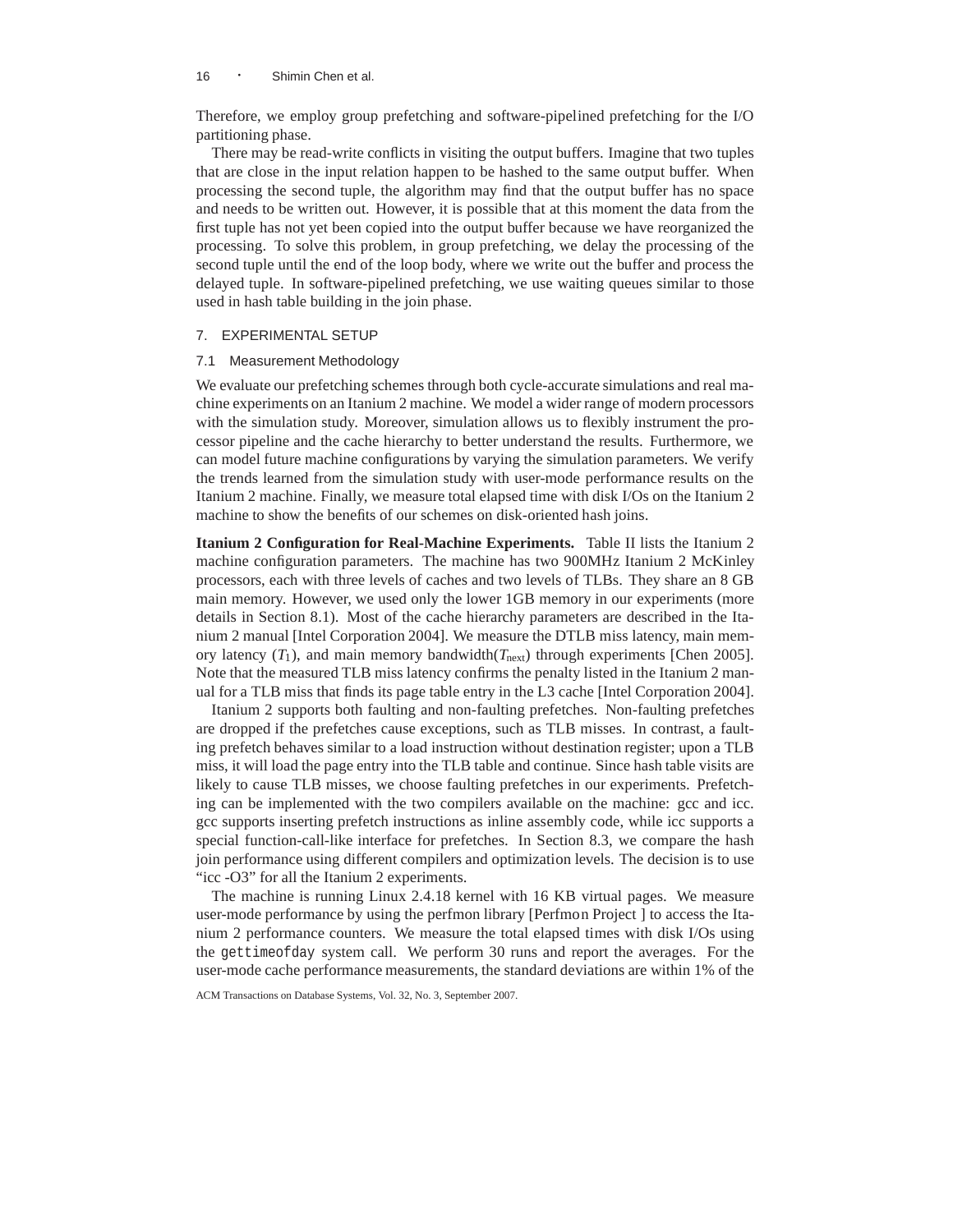| CPU                          | dual-processor 900MHz Itanium 2 (McKinley, B3)                                                                                                                              |  |  |  |
|------------------------------|-----------------------------------------------------------------------------------------------------------------------------------------------------------------------------|--|--|--|
| L1 Data Cache                | 16 KB, 64B lines, 4-way set-assoc., load lat. 1 cycle                                                                                                                       |  |  |  |
| L1 Instruction Cache         | 16 KB, 64B lines, 4-way set-assoc., load lat. 1 cycle                                                                                                                       |  |  |  |
| L <sub>2</sub> Unified Cache | 256 KB, 128B lines, 8-way set-assoc., load lat. 5 cycles                                                                                                                    |  |  |  |
| L3 Unified Cache             | 1.5 MB, 128B lines, 6-way set-assoc., load lat. 12 cycles                                                                                                                   |  |  |  |
| TLB                          | DTLB 1: 32 entries, fully-assoc.; ITLB 1: 32 entries, fully-assoc.<br>DTLB 2: 128 entries, fully-assoc.; ITLB 2:128 entries, fully-assoc.<br>DTLB 2 Miss Latency: 32 cycles |  |  |  |
| Main Memory                  | 8GB (only the lower 1GB used), Latency $(T_1)$ : 189 cycles,<br>Bandwidth $(1/T_{\text{next}})$ : 1 access per 24 cycles                                                    |  |  |  |
| <b>Disks</b>                 | 8 SCSI Seagate Cheetah 15K ST336754LW disks, 15000 rpm,<br>average seek time: 3.6 ms, average rotational latency: 2 ms                                                      |  |  |  |
| <b>Operating System</b>      | Linux 2.4.18 (Red Hat Linux Advanced Workstation release 2.1AW)                                                                                                             |  |  |  |
| Page Size                    | 16KB                                                                                                                                                                        |  |  |  |
| Compiler                     | Intel C++ Itanium Compiler Version 8.1, icc -O3                                                                                                                             |  |  |  |
| Measurement                  | user-mode performance: kernel perfmon version 1.0, pfmon version 2.0<br>total elapsed time with I/Os: gettimeofday()                                                        |  |  |  |

Table II. Itanium 2 machine configuration.

| Parameters for simulation study.<br>Table III. |  |  |  |  |
|------------------------------------------------|--|--|--|--|
|------------------------------------------------|--|--|--|--|

| <b>Pipeline Parameters</b>   |                                                              |                          |           |  |  |
|------------------------------|--------------------------------------------------------------|--------------------------|-----------|--|--|
| Clock Rate                   | $1.5$ GHz                                                    | <b>Integer Multiply</b>  | 4 cycles  |  |  |
| Issue Width                  | 4 instructions/cycle                                         | <b>Integer Divide</b>    | 50 cycles |  |  |
| Reorder Buffer Size          | 128 instructions                                             | All Other Integer        | 1 cycle   |  |  |
| <b>Branch Prediction</b>     | gshare [McFarling 1993]                                      |                          |           |  |  |
| <b>Functional Units</b>      | 2 Integer, 1 Integer Divide, 2 Memory, 1 Branch, 2 FP        |                          |           |  |  |
| <b>Memory Parameters</b>     |                                                              |                          |           |  |  |
| L1 Instruction Cache         | 16 KB, 4-way set-assoc.                                      | Line Size                | 64 bytes  |  |  |
| L1 Data Cache                | 16 KB, 4-way set-assoc.                                      | Page Size                | 16 KB     |  |  |
| Miss Handlers                | 32 for data, 2 for instruction                               | L1 Cache Access Latency  | 1 cycle   |  |  |
| DTLB                         | 128 entries, fully-assoc.                                    | L2 Cache Access Latency  | 5 cycles  |  |  |
| L <sub>2</sub> Unified Cache | 256 KB, 8-way set assoc.                                     | L3 Cache Access Latency  | 12 cycles |  |  |
| L3 Unified Cache             | 2 MB, 8-way set assoc.                                       | <b>DTLB</b> Miss Latency | 30 cycles |  |  |
| L1-to-Memory Latency         | 250 cycles (plus any delays due to contention) $(T_1 = 250)$ |                          |           |  |  |
| Memory Bandwidth             | 1 access per 15 cycles ( $T_{\text{next}} = 15$ )            |                          |           |  |  |

averages in all cases. For the total elapsed real time measurements, the standard deviations are within 5% of the averages in all cases.

**Machine Model for Simulation Study.** Table III shows the parameters for the simulation study. The simulator models a generic out-of-order super-scalar processor, which is the model in most modern processors (other than Itanium 2), such as Intel Pentium 4 [Intel Corporation 2004], IBM Power 5 [Kalla et al. 2004], and Sun UltraSPARC IV [Sun Microsystems ]. It performs a cycle-by-cycle simulation, modeling the rich details of the processor including the pipeline, register renaming, branch prediction, and branching penalties, etc. The simulator supports the MIPS instruction set and executes gcc-generated executables. The simulator simulates only user-mode executions; it delivers system calls such as read and write directly to the underlying operating system.

Because CPU cache performance is the major factor in hash join user-mode performance and the memory hierarchy of Itanium 2 is representative of modern server processors, we model the memory hierarchy of the Itanium 2 machine in the simulator. Most of the memory parameters (e.g., cache sizes, associativities, cache access latencies) follow the Itanium 2 configuration as described in Table II. Moreover, the simulator supports faulting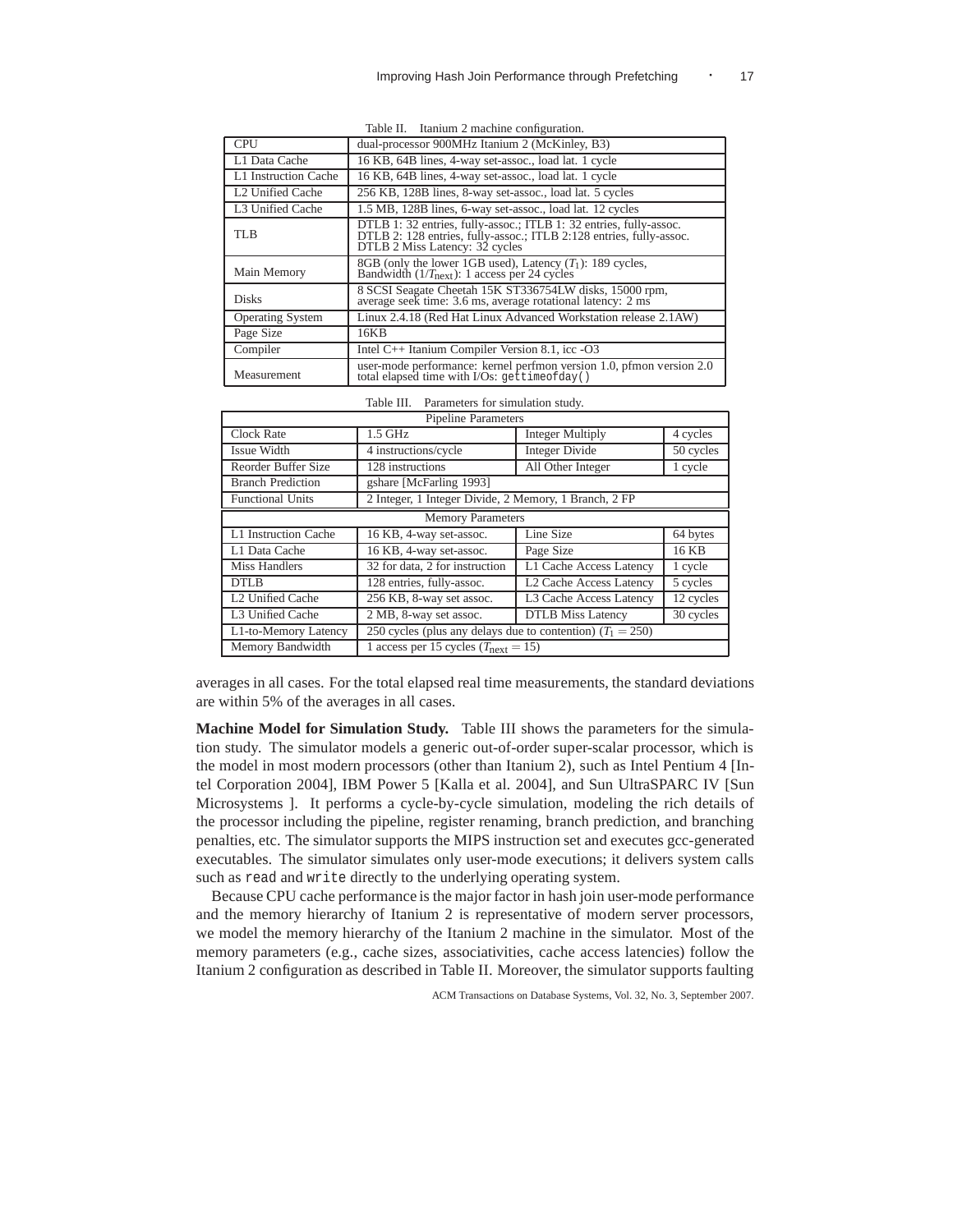## 18 · Shimin Chen et al.

prefetches. However, unlike Itanium 2, the simulator only supports a uniform cache line size across all levels of caches. We choose 64 bytes as the cache line size, and adjust the memory latency  $(T_1)$  and the memory bandwidth  $(T_{\text{next}})$  accordingly.

## 7.2 Implementation Details

We have implemented our own hash join engine. For real machine I/O experiments, we implemented a buffer manager that stripes pages across multiple disks and performs I/O prefetching with background worker threads. For CPU cache performance studies, we store relations and intermediate partitions as disk files for simplicity. We employ the slotted page structure and support fixed length and variable length attributes in tuples. Schemas and statistics are kept in separate description files for simplicity, the latter of which are used to compute hash table sizes and numbers of partitions.

**GRACE Hash Join.** Our baseline algorithm is the GRACE hash join algorithm [Kitsuregawa et al. 1983]. The in-memory hash table structure is described previously in Figure 2 in Section 3. A simple XOR and shift based hash function is used to convert join keys of any length to 4-byte hash codes. Typically the same hash codes are used in both the partition and the join phase. Partition numbers in the partition phase are the hash codes modulo the total number of partitions. Hash bucket numbers in the join phase are the hash codes modulo the hash table size. $4$  Our algorithms choose the hash table size to be a relative prime to the number of partitions and to be larger than the number of build tuples to be hashed. In this way, a hash bucket typically contains only one or two build tuple entries, leading to minimal search cost within a hash bucket. Because the same hash codes are used in both phases, we avoid the memory access and computational overheads of reading the join keys and hashing them a second time, by storing hash codes in the page slot area in the intermediate partitions and reusing them in the join phase. Note that changing the page structure of intermediate partitions is relatively easy because the partitions are only used in hash joins. This optimization is employed in all the schemes we implemented

**Prefetching Schemes.** We implemented three prefetching schemes for both the partition phase and the join phase algorithm: simple prefetching, group prefetching, and softwarepipelined prefetching. As suggested by the name, simple prefetching uses straightforward prefetching techniques, such as prefetching an entire input page after a disk read. We implement simple prefetching as an enhanced baseline in order to show the additional benefit achieved using our more sophisticated prefetching schemes. On the Itanium 2 machine,"icc -O3" enhances a program by automatically (aggressively) inserting prefetches. In fact, we find that the icc generated baseline achieves slightly better performance than the simple prefetching approach. Therefore, we only show simple prefetching curves for the simulation study but omit the simple prefetching curves when presenting Itanium 2 results.

**Cache Partitioning.** Cache partitioning generates cache-sized build partitions so that every build partition and its hash table can fit in cache, greatly reducing the cache misses in the join phase. It has been shown to be effective in main-memory and memory-resident

<sup>4</sup>We make no assumptions on the join key distribution, and therefore choose the more general modulo division operation rather than setting the hash table size to be a power of 2 and using the bit mask operation [Manegold et al. 2000]. We believe that the latter technique requires certain key distribution (e.g. uniform) for maintaining the quality of hash computation. In general, reducing the cost *C* of a code stage may shorten the critical path in Figure 4 (Figure 9), which requires larger *G* (*D*) and potentially makes our prefetching algorithms faster.

ACM Transactions on Database Systems, Vol. 32, No. 3, September 2007.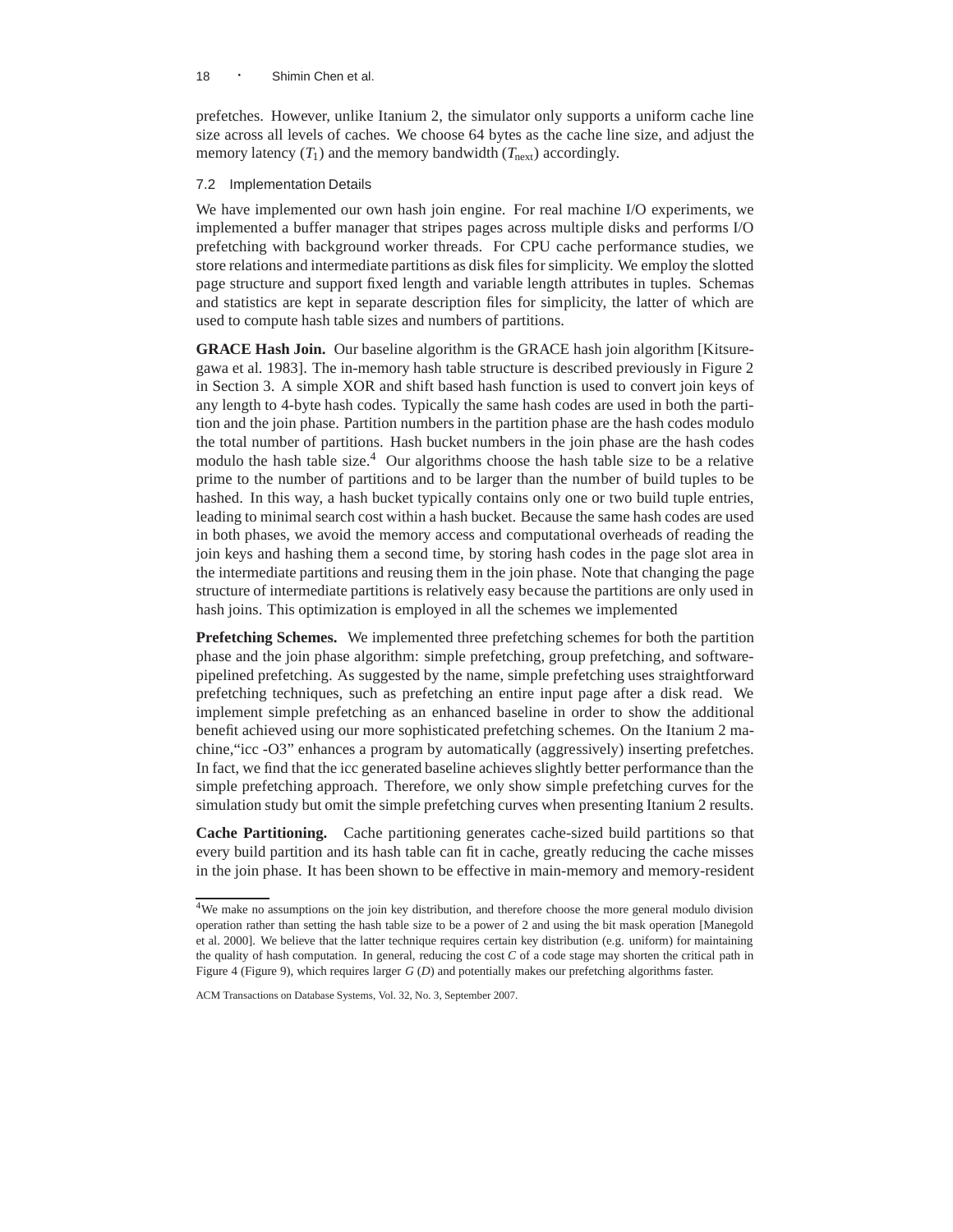database environments [Shatdal et al. 1994; Boncz et al. 1999]. We have implemented the cache partitioning algorithm for disk-oriented database environments. The algorithm partitions twice: The I/O partition phase generates memory-sized partitions, which are subsequently partitioned again in memory as a preprocessing step for the join phase (using the same hash codes).

**Buffer Manager for Experiments with Disk I/Os.** We implemented the buffer pool manager using the POSIX thread (pthread) library. Given a set of disks, the buffer pool manager stripes all the relations across all of the disks in 256KB stripe units;<sup>5</sup> and it imitates raw disk partitions by allocating a large file on each disk and managing the mapping between pageIDs and file offsets. For each disk, the buffer manager maintains a request queue and runs a dedicated worker thread. To perform an I/O operation with page pageID, the main thread computes the target disk ID  $i$  and the disk file offset from the pageID. It then appends a request into the the *i*-th request queue. If the I/O operation is synchronous, the main thread blocks till it receives a completion notification from the worker thread *i*. For prefetch requests (e.g. reading the next pages in the input relations for hash joins), the main thread continues without waiting for the request to complete. The worker thread, however, performs a synchronous I/O read and blocks on behalf of the main thread in the background. Later when the main thread attempts to access the prefetched page, it checks whether the valid flag of the destination buffer has been set by the worker thread. If not, then the I/O prefetch has not yet completed, and therefore the main thread will block until it receives the I/O completion notification from the worker thread. For asynchronous I/O write operations, worker threads perform background writing on behalf of the main thread. Moreover, worker threads call fdatasync periodically (every 128 write operations in our experiments) to flush any pages that may be cached in the file system cache.

#### 7.3 Experimental Design

In our experiments, we assume a fixed amount of memory (50 MB) is allocated for joining a pair of build and probe partitions in the join phase, and the partition phase generates partitions that will tightly fit in this memory <sup>6</sup>. That is, in the baseline and our prefetching schemes, a build partition and its hash table fit tightly in the available memory. In the cache partitioning scheme, the partition sizes are also computed to satisfy the algorithm constraints and best utilize available memory.

Build relations and probe relations have the same schemas: A tuple consists of a 4 byte join key and a fixed-length payload. We believe that selection and projection are orthogonal issues to our study and we do not perform these operations in our experiments. An output tuple contains all the fields of the matching build and probe tuples. The join keys are randomly generated. A build tuple may match zero or more probe tuples and a probe tuple may match zero or one build tuple. We join a 2GB build relation with a 4GB probe relation in the Itanium 2 experiments, while we join a 200MB build relation with a 400MB probe relation in the simulation study (which is limited by simulation time). In our

<sup>5</sup>This models the typical data layout in commercial database systems. For example, the size of a stripe unit (a.k.a. extent) in IBM DB2 is between 8KB and 8MB [IBM Corporation 2004]. By default, an extent in IBM DB2 contains 32 pages. Depending on the page size, the default extent can be 128KB, 256KB, 512KB, or 1MB large.  $6$ The memory to cache size ratio is 50:2 for the simulation study, and it is 50:1.5 for the Itanium 2 machine. This ratio corresponds to the ratio of the hash table size (including build tuples) over the cache size, which is large enough to reflect the typical hash join cache behavior.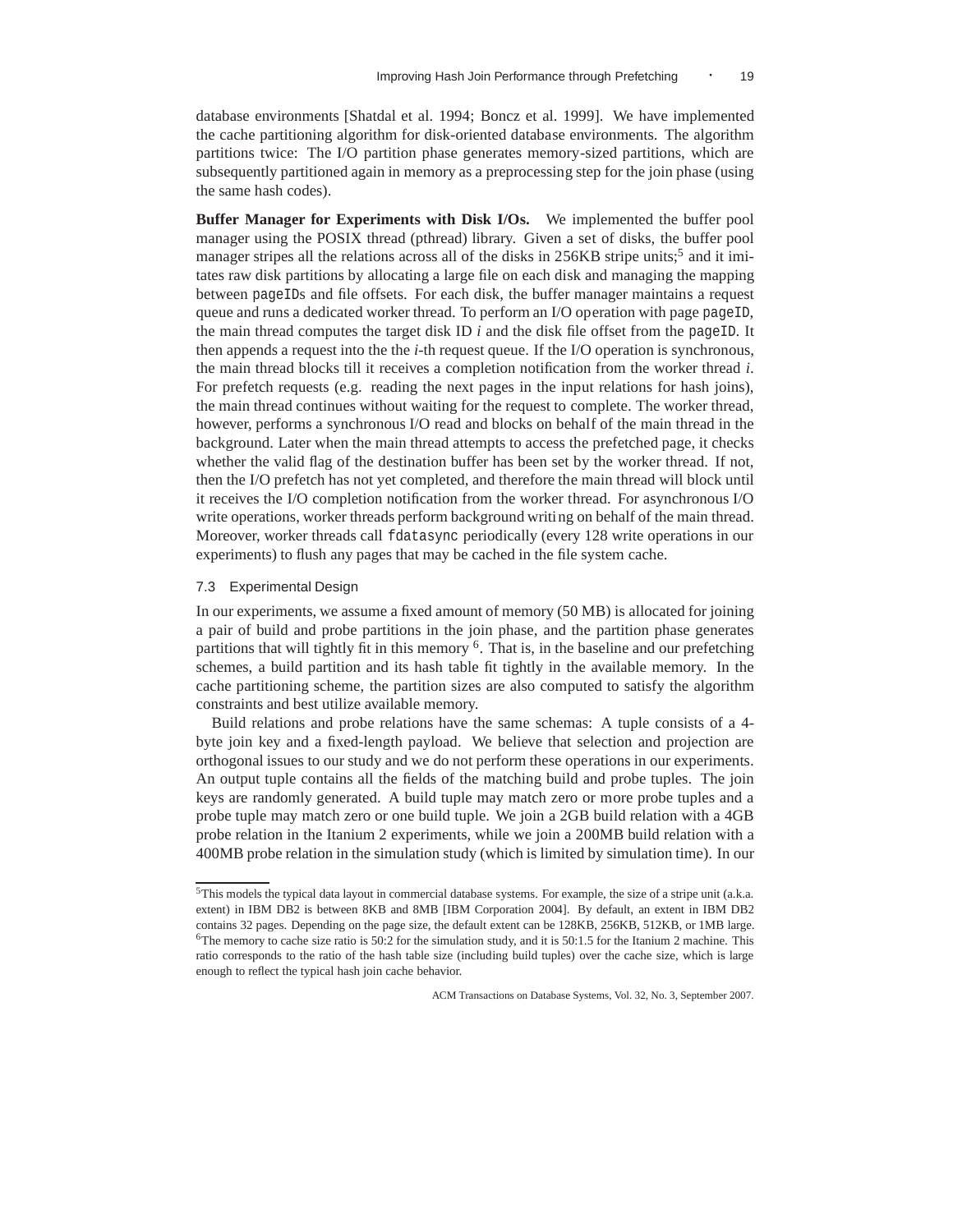

Fig. 10. Hash join is CPU-bound with reasonable I/O bandwidth.

experiments, we vary the tuple size, the number of probe tuples matching a build tuple, and the percentage of tuples that have matches, in order to show the benefits of our solutions in various situations.

#### 8. PERFORMANCE EVALUATION

In this section, we present experimental results to quantify the benefits of our cache prefetching techniques. We begin by showing that hash join is CPU bound with reasonable I/O bandwidth. Next, we study the user-mode CPU cache performance of hash joins through both simulations and Itanium 2 experiments. Finally, we evaluate the impact of our cache prefetching techniques on the elapsed real times of hash joins with disk I/Os.

## 8.1 Is Hash Join I/O-Bound or CPU-Bound?

Our first set of experiments study whether hash joins are I/O-bound or CPU-bound. We measure the performance of GRACE hash joins on the Itanium 2 machine using up to 8 SCSI disks. We use the multi-threaded buffer manager as described in Section 7.2.

To be conservative, we would like to focus on the worst-case scenario where no intermediate partitions are cached in the main memory, thereby resulting in the maximum I/O demand for hash joins. Hence we measure the performance of the partition phase and the join phase in separate runs, and we ensure that the file system and disk caches are cold before every run by performing the following three operations: (i) we restricted the Linux operating system to use only the lower 1GB of main memory by setting a boot flag; (ii) we allocated a 1GB memory buffer that was written and then read; and (iii) we read separate 128MB dummy files from each of the eight disks.

Figure 10 shows the performance of the partition phase and the join phase of joining a 2GB build relation with a 4GB probe relation varying the number of disks used. Depending on the queries, the join output may either be written to disk or consumed in main memory by the parent operator; we perform experiments to evaluate both cases. Tuples are 100 bytes. The algorithm generates 57 intermediate partitions so that a build partition and its hash table consume up to 50 MB of memory in the join phase. To better understand the elapsed times, we show four curves in every figure. The *main total* time is the elapsed real time of an algorithm phase. It is broken down into the *main busy* time and the *main io stall* time. The *main io stall* time is the time that the main thread spends either (i) waiting for an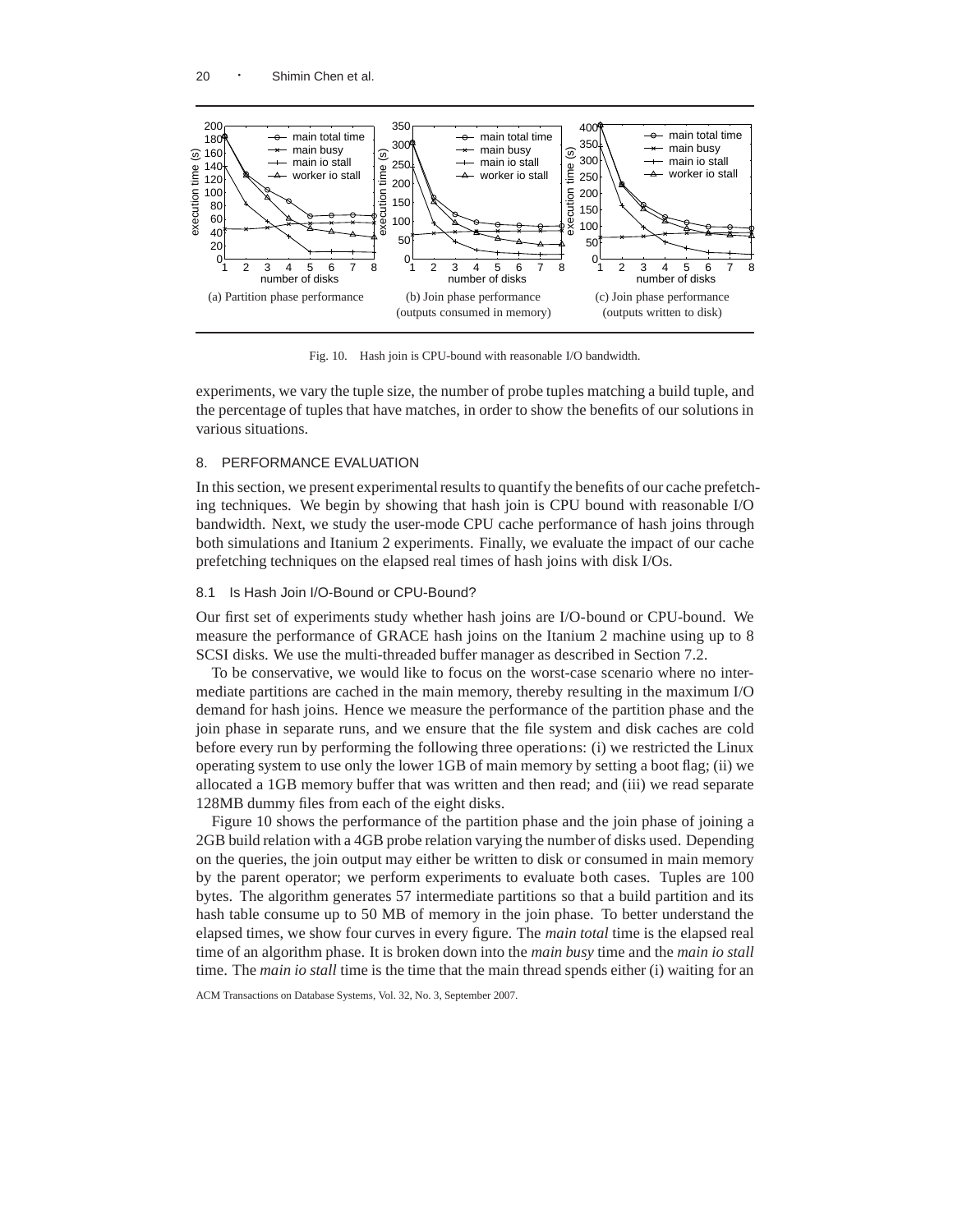I/O completion notification from a worker thread, or (ii) waiting for an empty queue slot to enqueue an I/O request. The *main busy* time is computed by subtracting the *main io stall* time from the *main total* time; it approximates the time to do hash join work in memory. The *worker io stall* time is the largest I/O stall time of individual worker threads.

As shown in Figure 10, the *worker io stall* time decreases dramatically as the number of disks increases and the number of I/O operations per disk decreases. In contrast, the *main busy* time stays roughly the same across all of the experiments. This is because the memory and computational operations in the hash join do not depend on the number of disks. Combining the two trends, we see that hash joins are only I/O-bound when the number of disks is small (e.g.  $\leq$  4 disks). As more and more disks are added, hash joins gradually become CPU-bound.

As shown in Figure  $10(a)$  and Figure  $10(b)$ , the partition phase and the join phase with outputs consumed in memory are CPU-bound with five or more disks: The *main busy* time is significantly larger than the *worker io stall* time, and the *main total* time becomes flat. As shown in Figure  $10(c)$ , the join phase with outputs written to disk becomes CPU-bound when seven disks are used.<sup>7</sup> Note that it is reasonable to use five or seven disks on the Itanium 2 machine because there are typically 10 disks per processor on a balanced DB server [TPC Benchmarks ]. Therefore, we conclude that on the Itanium 2 machine, hash joins are CPU-bound with reasonable I/O bandwidth. The gap between the *main busy* time and the *worker io stall* time highlights the opportunity for reducing the total time by improving the hash join CPU performance. Section 8.4 will show that our prefetching schemes can reduce the elapsed total time of both partition and join phases with disk I/Os.

## 8.2 User-Mode CPU Cache Performance through Simulations

**Join Phase Performance.** We compare the join phase performance of the baseline algorithm and the three prefetching schemes through simulations in Figure 11. The experiments model the processing of a pair of partitions in the join phase. In all experiments, the build partition fits tightly in the 50MB memory. By default, tuples are 100 bytes and every build tuple matches two probe tuples. As shown in Figure 11, while varying the tuple size, the ratio of probe relation size to build relation size, and the percentage of tuples that have matches, group and software-pipelined prefetching achieve 3.02-4.04X speedups over the GRACE hash join. On the other hand, simple prefetching only obtains a 1.06-1.24X speedup over the baseline, because it does not improve the central part of the join phase algorithm—hash table visiting. Compared with simple prefetching, group and softwarepipelined prefetching achieve additional 2.65-3.40X speedups.

The curve trends of the sub-figures are expected. In Figure  $11(a)$ , as the tuple size increases from 20 to 140 bytes, the number of tuples in the fixed sized partition decreases, leading to the decreasing trend. In Figure  $11(b)$  and (c), the total number of matches increases as the number of matches per build tuple or the percentage of tuples having matches. This explains the upward trends. Moreover, the probe partition size also increases in Figure 11(b), contributing to the much steeper curves than those in Figure 11(c).

**Join Phase Execution Time Breakdowns.** We show the execution time breakdowns in Figure 12. Each bar is broken down into four categories that explain what happened

<sup>7</sup>Although the curve markers seem to overlap, this claim is supported by experimental results in Section 8.4, which demonstrate that cache prefetching improves the performance in this case.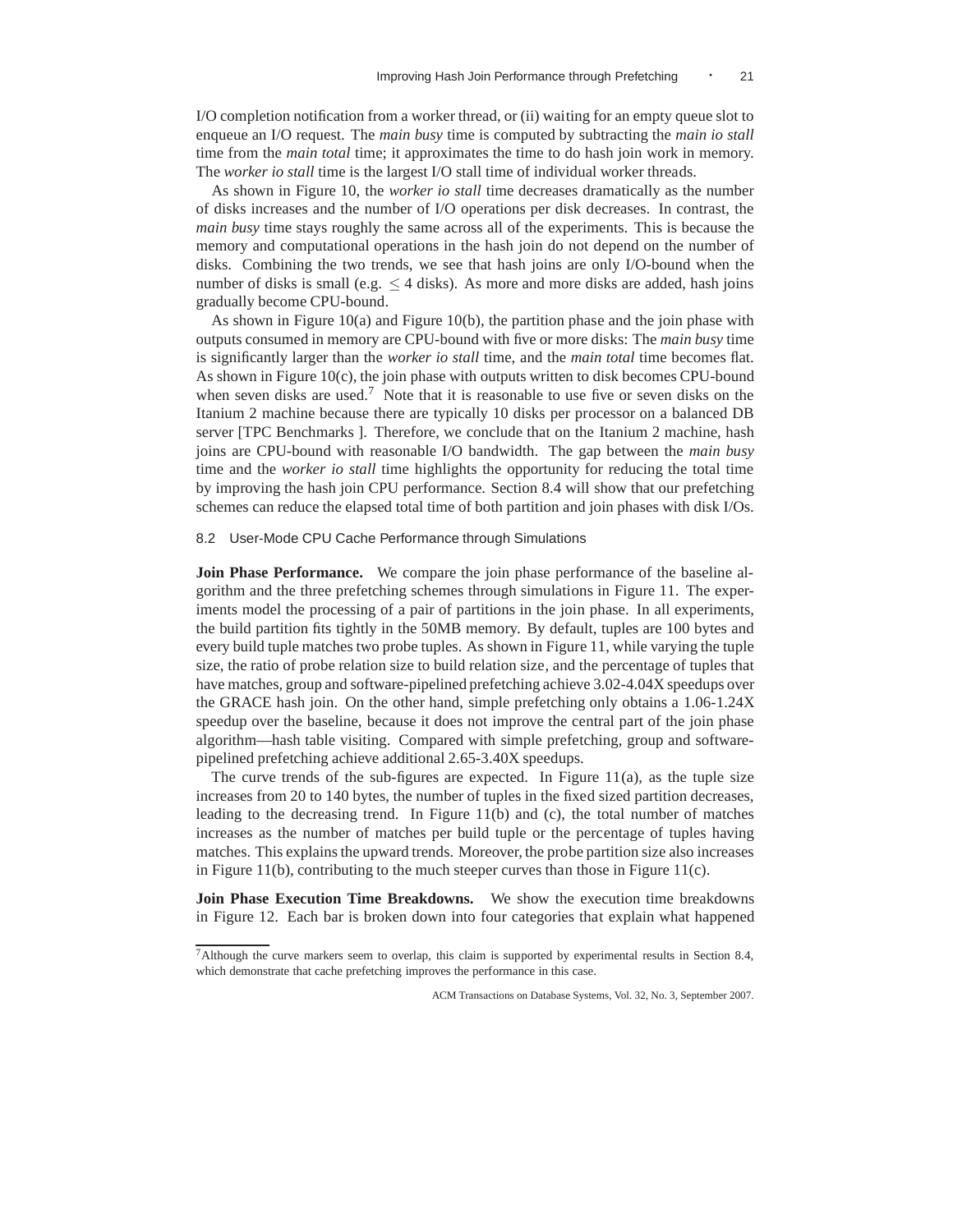

Fig. 11. Join phase user-mode performance through simulations (joining a pair of build and probe partitions).



Fig. 12. Execution time breakdown for join phase performance (Figure 11(a), 100B tuples).

during all potential *graduation slots* (in the simulator). The number of graduation slots is the issue width (4 in our simulated architecture) multiplied by the number of cycles. We focus on graduation slots rather than issue slots to avoid counting speculative operations that are squashed. The bottom section (*busy*) of each bar is the number of slots where instructions actually graduate. The other three sections are the number of slots where there is no graduating instruction, broken down into data cache stalls, data TLB stalls, and other stalls. Specifically, the top section (*dcache stalls*) is the number of such slots that are immediately caused by the oldest stalled instruction suffering a data cache miss, the second section (*dtlb*) is the number of slots that are caused by the oldest stalled instruction waiting for a data TLB miss, and the third section (*other stalls*) is all other slots where instructions do not graduate. Note that the effects of L2 and L3 cache misses are included in the *dcache stalls* section. Moreover, the *dcache stalls* section is only a first-order approximation of the performance loss due to data cache misses: These delays also exacerbate subsequent data dependence stalls, thereby increasing the number of *other stalls*. The cache performance breakdowns are generated based on our simulation results because the simulator has finegrained instrumentations to categorize every idle graduation slot into a stall type. Note that it is often difficult to generate such accurate cache performance breakdowns on a real machine for two reasons: (i) the processor does not provide detailed information about graduation slots; (ii) estimating the breakdowns using the number of cache misses and other event counts does not take into account the overlapping effect of these events.

Figure 12 corresponds to the 100-byte points in Figure 11(a). The GRACE bar is shown as the "join" bar previously in Figure 1. We see that group prefetching and software-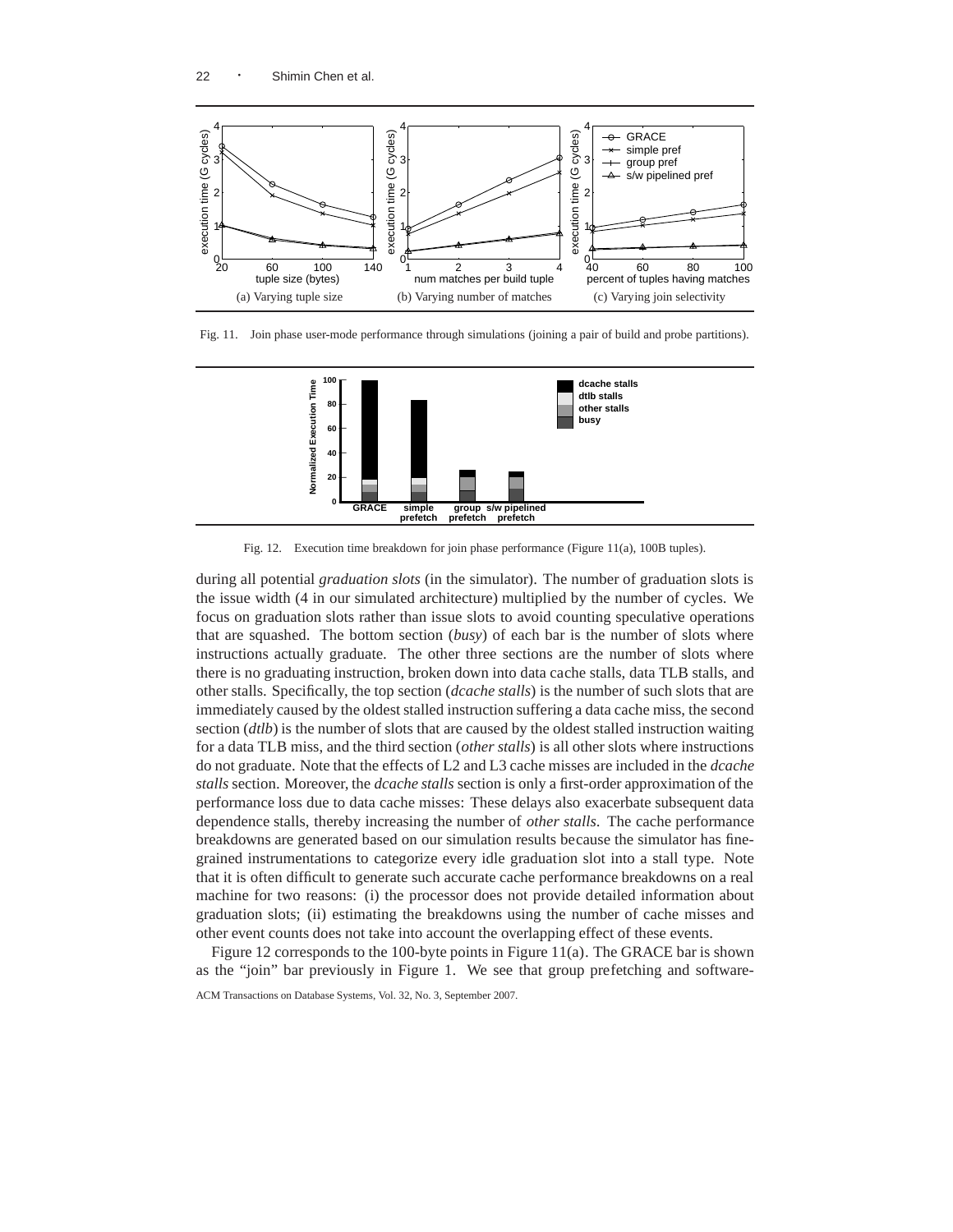

Fig. 13. Join phase user-mode performance varying memory latency. (The 250-cycle results are the same as the 20B results in Figure 11(a).)



Fig. 14. Partition phase user-mode performance through simulations.

pipelined prefetching indeed successfully hide most of the data cache miss latencies. The simulator outputs confirm that the remaining data cache misses are mostly L1 cache misses but L2 hits or L1 and L2 misses but L3 hits. The (transformation, bookkeeping, and prefetching) overheads of the techniques lead to larger portions of busy times. The busy portion of the software-pipelined prefetching bar is larger than that of the group prefetching bar because of its more complicated implementation. Interestingly, other stalls also increase. A possible reason is that some secondary causes of stalls show up when the data cache stalls are reduced.

**Join Performance Varying Memory Latency.** Figure 13 shows the join phase performance when the memory latency  $T_1$  is set to 250 cycles (default value) and 1000 cycles in the simulator. We see that the execution time of GRACE hash join increases dramatically as the memory latency increases. In contrast, the execution times of both group and software-pipelined prefetching increase only slightly, thus achieving 8.3-9.6X speedups over GRACE hash join. We conclude that the prefetching algorithms are effective even when the processor/memory speed gap increases dramatically (e.g. by a factor of four).

Partition Phase Performance. Figure 14 shows the partition phase performance partitioning a 200MB build relation and a 400MB probe relation through simulations. We vary the number of partitions from 25 to 800, and fix the tuple size as 100 bytes. (Unlike all the other experiments, the generated partitions may be much smaller than 50 MB.) As shown in the figure, we see that as the number of partitions increases, the simple approach of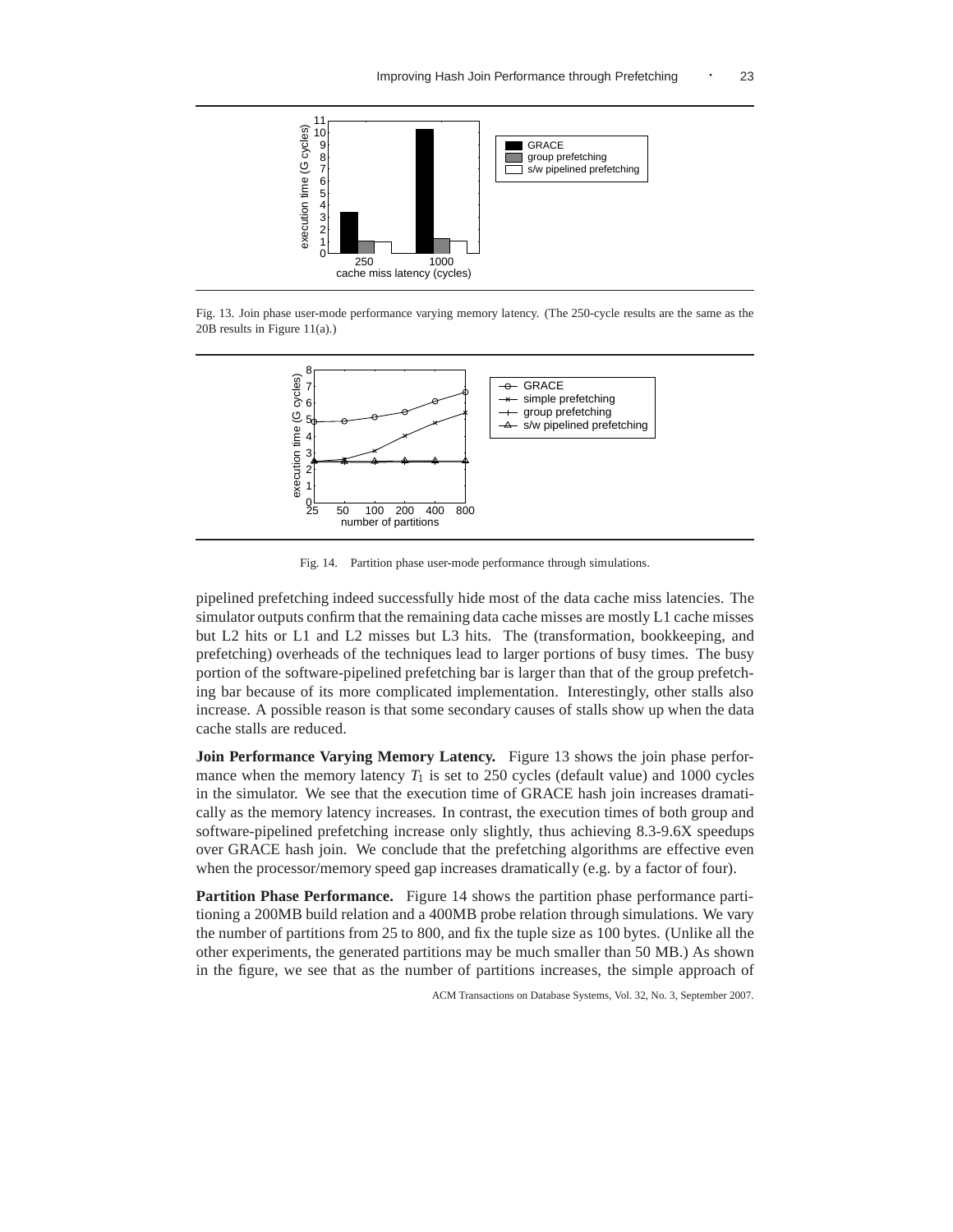

Fig. 15. Execution time breakdown for Figure 14 with 800 partitions.



Fig. 16. Impact of cache flushing on the different techniques.

prefetching all input and output pages and assume they stay in the CPU cache is less and less effective, while our two prefetching schemes maintain the same level of performance. Compared to GRACE, our prefetching schemes achieve 1.96-2.71X speedups.

Figure 15 shows the execution time breakdown for Figure 14 where 800 partitions are generated. Group prefetching and software-pipelined prefetching successfully hide most of the data cache miss latencies. Similar to Figure 12, the busy portion of the group prefetching bar is larger than that of the GRACE bar, and the busy portion of the software-pipelined prefetching bar is even larger, showing the instruction overhead of the prefetching schemes.

**Comparison with Cache Partitioning: Robustness.** Cache partitioning assumes exclusive use of the cache, which is unlikely to be valid in a dynamic environment with multiple concurrent activities. Although a smaller "effective" cache size can be used, cache conflicts may still be a big problem and cause poor performance. In Figure 16, we show the performance degradation of all the schemes when the cache is periodically flushed, modeling the worst case interference. We vary the period to flush the cache from 2 ms to 10 ms, and report the execution time normalized to the performance when running an algorithm without cache flushes. As shown in Figure 16, cache partitioning suffers from 11-78% performance degradation. Although the figure shows the worst-case cache interference, it certainly reflects the robustness problem of cache partitioning. In contrast, our prefetching schemes do not assume hash tables and build partitions remain in the cache. As shown in the figure, they are very robust against even frequent cache flushes.

**Comparison with Cache Partitioning: Re-Partitioning Cost.** The number of I/O partitions is upper bounded by the available memory of the partition phase and by the require-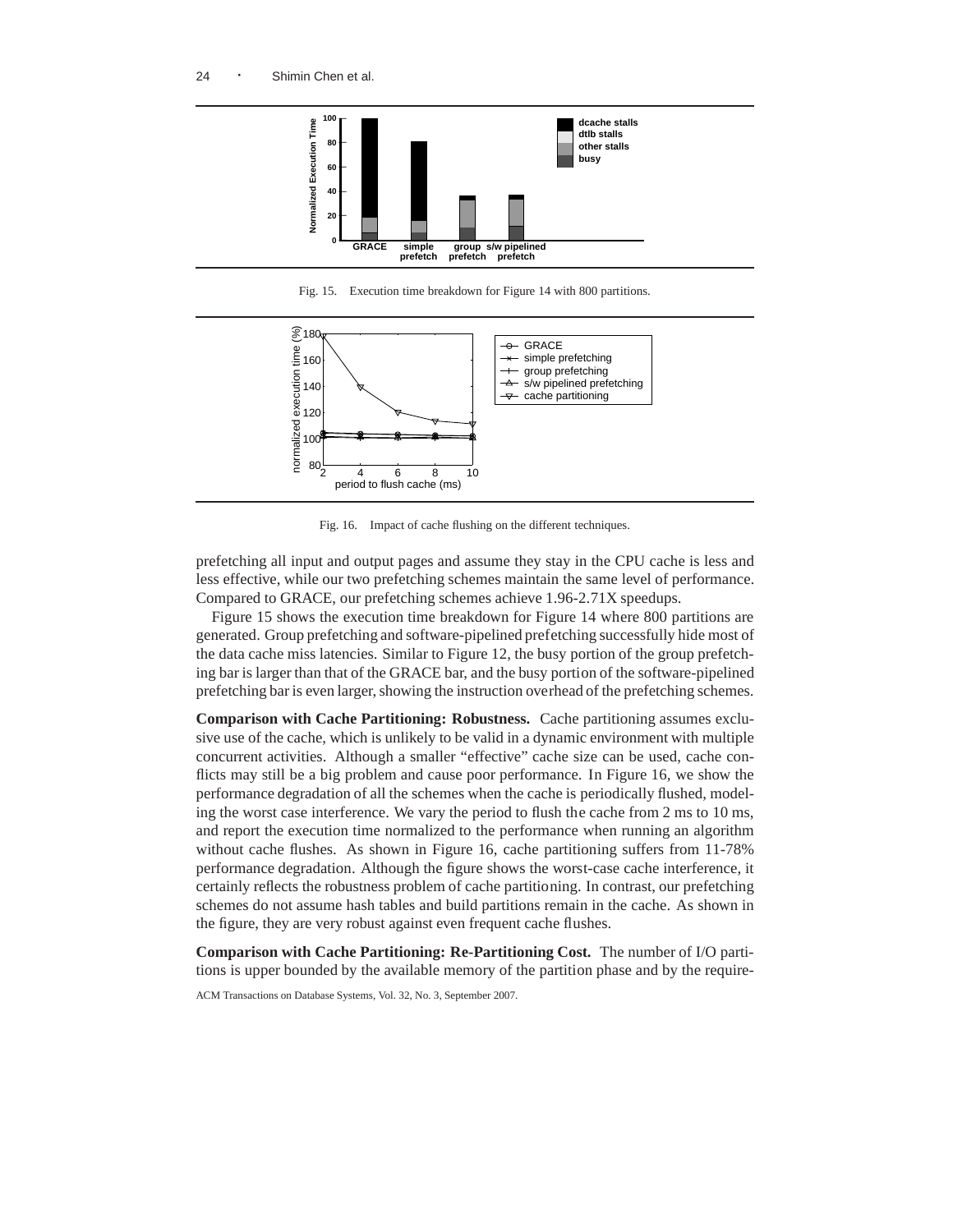

Fig. 17. Re-Partitioning cost of cache partitioning. (Default parameters: 200 MB build relation, 400 MB probe relation, 100 B tuples, every build tuple matches two probe tuples.)

ments of the storage manager. Experiences with the IBM DB2 have shown that storage managers can handle up to hundreds of active partitions per hash join [Lindsay 2002]. Given a 2 MB CPU cache and (optimistically) 1000 partitions, the maximum relation size that can be handled through a single partition pass to generate cache-sized partitions is 2 GB. Beyond this limit, it is necessary to employ an additional partition pass to produce cache-sized partitions. We study this re-partitioning cost with several sets of experiments as shown in Figures 17(a)-(c). Note that the re-partitioning step is usually performed immediately before the join phase in main memory, and therefore we can regard it as a preprocessing step in the join phase. Moreover, we employ simple prefetching in the join phase to enhance the cache partitioning scheme wherever possible.

Figure 17(a) shows the join phase execution times of joining a 200 MB build relation with a 400 MB probe relation through simulations. Every build tuple matches two probe tuples. We increase the tuple size from 20 bytes to 140 bytes, which results in decreasing numbers of tuples in the relations and therefore the downward trends of the curves. Figure 17(b) varies the number of matches per build tuple from 1 match to 4 matches for the 100-byte experiments in Figure 17(a). Figure 17(c) varies the percentage of build and probe tuples having matches from 100% to 40%. The "100%" points correspond to the 100-byte points in Figure 17(a). As shown in the figures, the re-partitioning overhead makes cache partitioning 36–77% slower than the prefetching schemes. Therefore, we conclude that the re-partitioning step significantly slows down cache partitioning compared to group prefetching and software-pipelined prefetching.

8.3 User-Mode CPU Cache Performance on the Itanium 2 Machine

**Choosing the Compiler and Optimization Level.** In this subsection, we present our experimental results for hash join user-mode performance on the Itanium 2 machine. We first determine the compiler and optimization level for our experiments. Figure 18 shows the execution times of joining a 50 MB build partition and a 100 MB probe partition in memory for all the schemes compiled with different compilers and optimization flags.<sup>8</sup>

<sup>8</sup>A group/software-pipelined prefetching bar shows the optimal result after tuning for the configuration.

ACM Transactions on Database Systems, Vol. 32, No. 3, September 2007.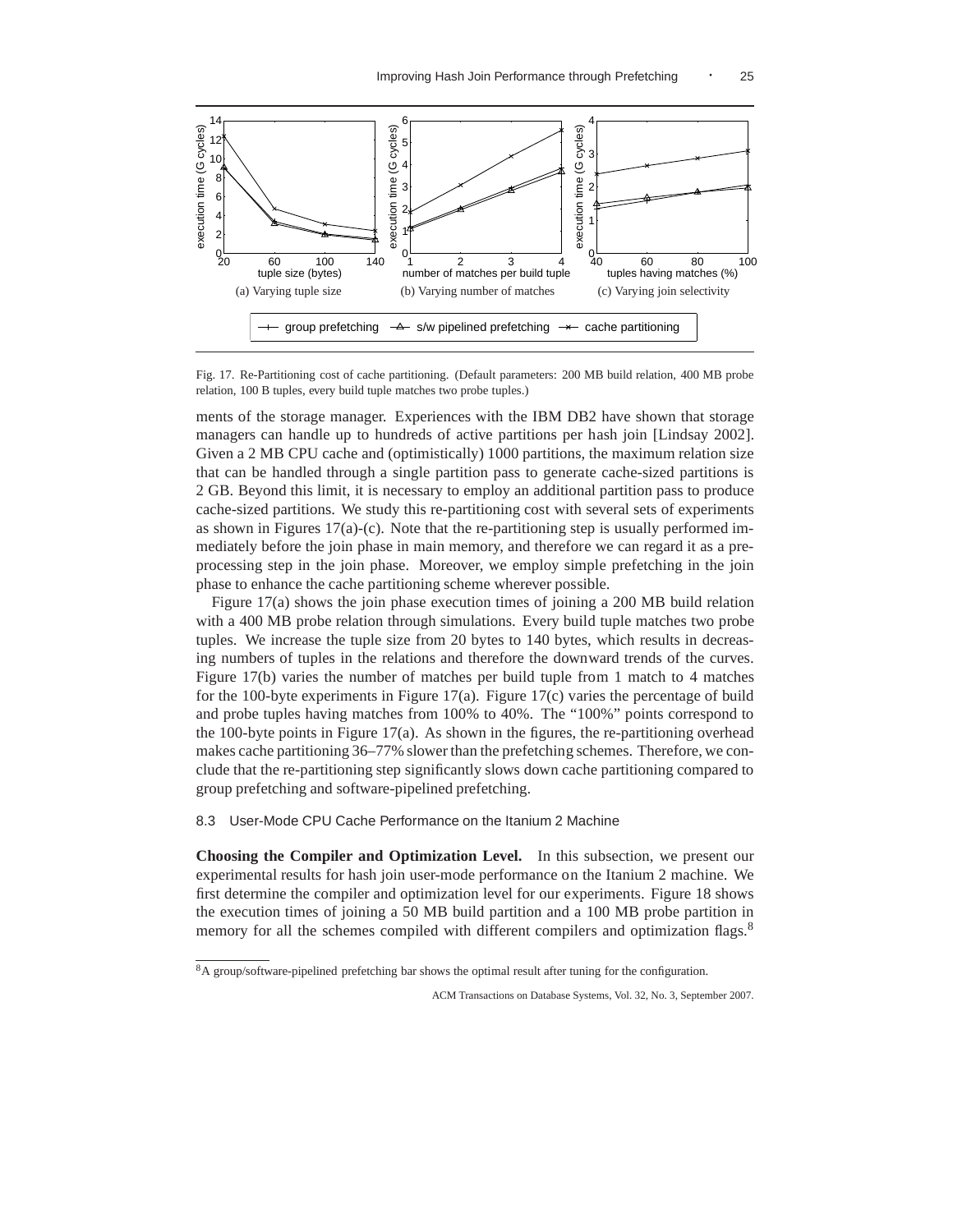

Fig. 18. Choosing the compiler and optimization level for hash join study on the Itanium 2 machine.



Fig. 19. Join phase user-mode performance on Itanium 2 (joining a pair of build and probe partitions).

The tuples are 100 bytes, and every build tuple matches two probe tuples. From Figure 18, we can see that executables generated by icc are significantly faster than those generated by gcc. Moreover, the two optimization levels of icc achieve similar performance. Because the best performance of all schemes is achieved with "icc -O3", we choose "icc -O3" to compile our code in the experiments on the Itanium 2 machine.

Note that "icc -O3" automatically inserts software prefetch instructions into the generated executables for improving performance. Therefore, the compiler-enhanced GRACE join subsumes simple prefetching, and we do not report separate simple prefetching results on Itanium 2. Moreover, the cache partitioning scheme is also enhanced with compilerinserted prefetches, which makes a stronger competitor to compare against.

**Join Phase Performance.** Figure 19 shows the join phase performance of all the schemes while varying the tuple size, the ratio of probe relation size to build relation size, and the percentage of tuples that have matches. These experiments correspond to the simulation study in Figure 11. For cache partitioning, we relax the limitation of 50 MB available memory, and allocate more memory to hold the probe partition as well as the build partition in memory. However, even with this favorable treatment for cache partitioning, our prefetching schemes are still significantly better. As shown in Figure 19, group prefetching and software-pipelined prefetching achieve 1.65-2.18X and 1.29-1.69X speedups over the GRACE hash join. Compared to cache partitioning, group prefetching and softwarepipelined prefetching achieve 1.52-1.89X and 1.18-1.47X speedups.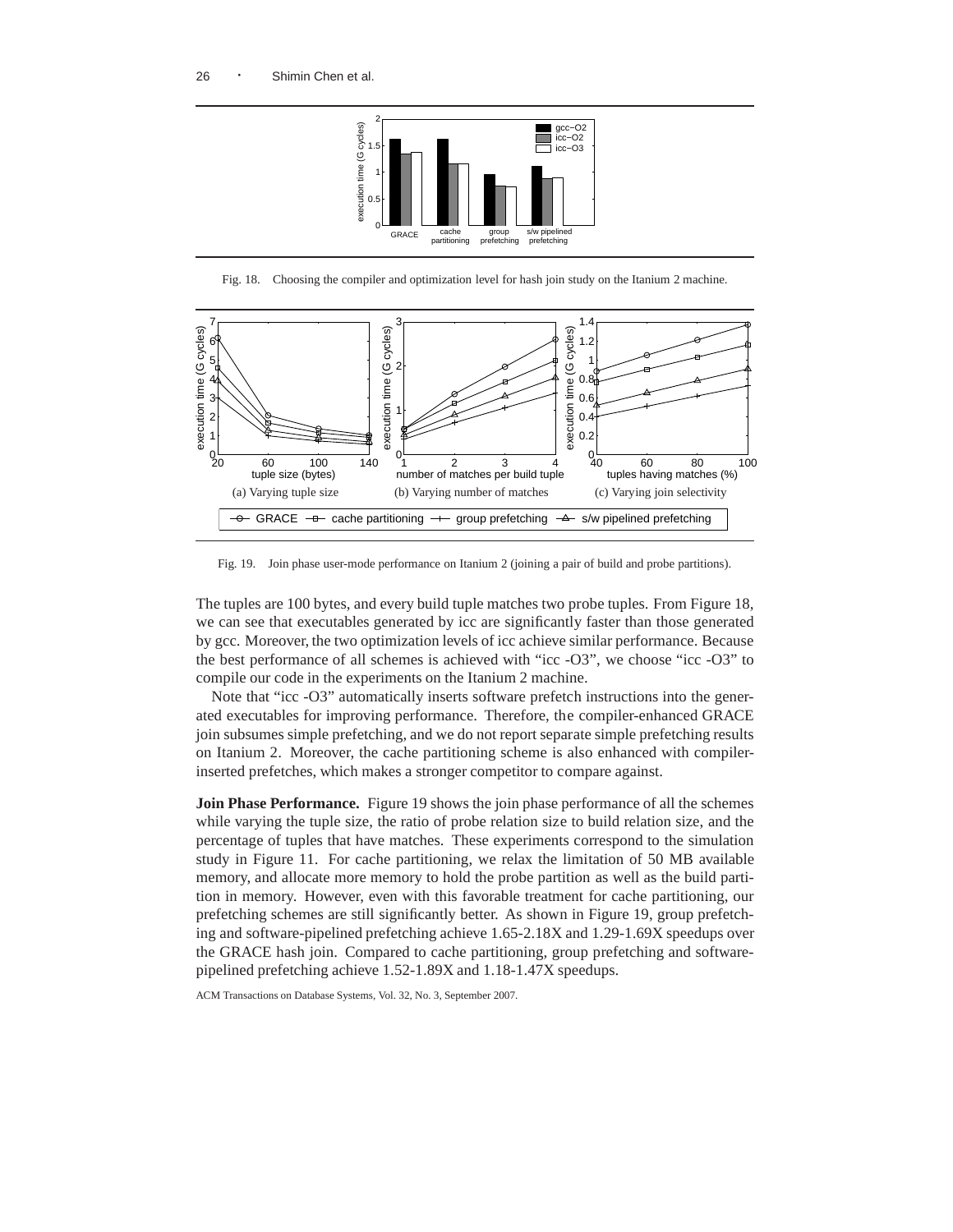

Fig. 20. Number of retired IA64 instructions for Figure 19(a).



Fig. 21. Tuning parameters of group and software-pipelined prefetching for hash table probing in the join phase on the Itanium 2 machine.

Comparing Figure 19 and Figure 11 in the simulation study, we can see a major difference: Software-pipelined prefetching is significantly worse than group prefetching; group prefetching is 23-30% faster than software-pipelined prefetching in Figure 19. We examine the results by comparing the number of retired instructions of all the schemes in Figure 20. Clearly, both group prefetching and software-pipelined prefetching execute more instructions for code transformation and prefetching than GRACE hash join. Software-pipelined prefetching incurs more instruction overhead, executing 12–15% more instructions than group prefetching. Moreover, cache partitioning executes 43–53% more instructions than GRACE hash join because of the additional partitioning step.

**Algorithm Parameter Tuning.** Figures 21(a) and (b) show the relationship between the cache performance and the parameters of our prefetching algorithms. We perform the same experiment as in Figure 19(a) when tuples are 100 bytes. Here, we focus on the performance variance for only the hash table probing loop but the curves for the hash table building loop have similar shapes. The optimal values for probing are  $G = 14$  and  $D = 1$ . These values are used in all the experiments shown in Figure 19. From the figure, we see that both curves have large flat segments; a lot of parameter choices achieve nearoptimal performance. In other words, our prefetching algorithms are quite robust against parameter choices. Therefore, the algorithm parameters may be pre-set for a range of machine configurations.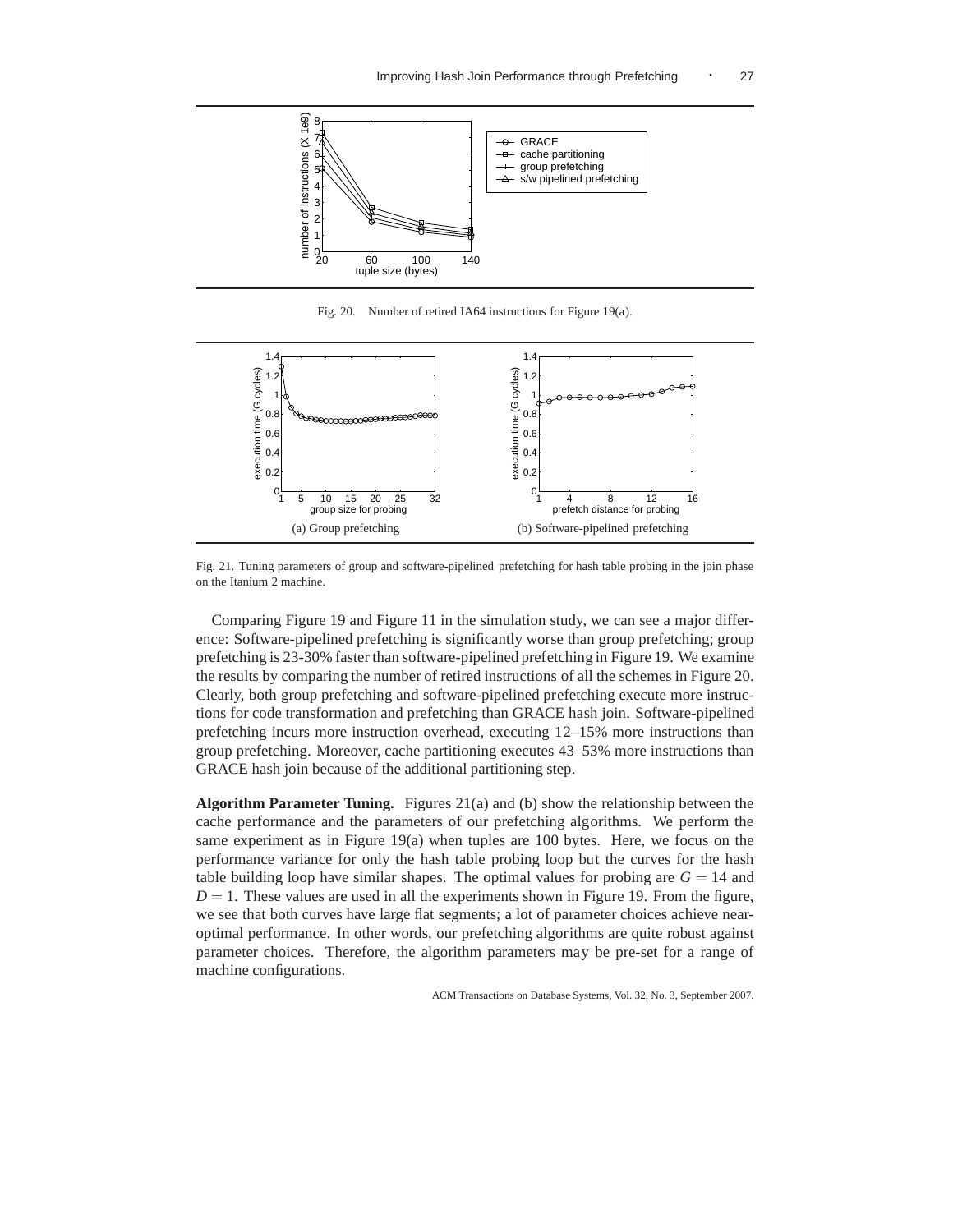

Fig. 22. Partition phase user-mode performance on the Itanium 2 machine.

Partition Phase Performance. Figure 22(a) shows the user mode execution times of partitioning a 2 GB build relation and a 4 GB probe relation into 57, 100, 150, 200, and 250 partitions.<sup>9</sup> The tuple size is 100 bytes. We see that the GRACE hash join degrades significantly as the number of partitions increases. While the number of memory references and instructions for processing a tuple does not change, Figure 22(b) shows that the number of L3 cache misses increases dramatically for GRACE join. This is because larger number of output buffers leads to larger chances for a memory reference to miss the CPU cache. While the GRACE join is enhanced by "icc -O3", automatically inserted prefetches do not solve the problem. In contrast, our prefetching algorithms exploit the inter-tuple parallelism to overlap cache misses across the processing of multiple tuples. The performance of our schemes almost stays the same. Compared to the GRACE join, group prefetching and software-pipelined prefetching achieve 1.37-1.62X and 1.43-1.46X speedups.

### 8.4 Execution Times on the Itanium 2 Machine with Disk I/Os

In this subsection, we study the impact of our cache prefetching techniques on the elapsed real times of hash join operations with disk I/Os. We perform the same set of experiments as in Section 8.1 (joining a 2GB build relation and a 4GB probe relation) while varying the tuple size and the number of intermediate partitions. We use seven disks in these experiments.<sup>10</sup> Figures 23-25 compare our two cache prefetching schemes with the GRACE hash join. The experiments for the GRACE join with 100B tuples correspond to the seven disk points shown previously in Figure 10. Note that in Figure 25, the numbers of partitions, 57 and 113, are chosen automatically by the hash join algorithm so that a build partition and its hash table consume up to 50 MB of main memory in the join phase. We also measure the performance of generating 250 partitions to better understand the results.

As shown in Figure 23-25, our group prefetching scheme achieves 1.12-1.84X speedups for the join phase and 1.06-1.60X speedups for the partition phase over the GRACE join algorithm. Our software-pipelined prefetching achieves 1.12-1.45X speedups for the join phase and 1.06-1.51X speedups for the partition phase.

<sup>&</sup>lt;sup>9</sup>57 is selected to ensure that partitions fit in main memory. The others are chosen arbitrarily for understanding the effects of larger number of partitions.

<sup>&</sup>lt;sup>10</sup>The eighth disk contains the root partition and swap partition. We find that using seven disks instead of eight reduces the variance of the measurements.

ACM Transactions on Database Systems, Vol. 32, No. 3, September 2007.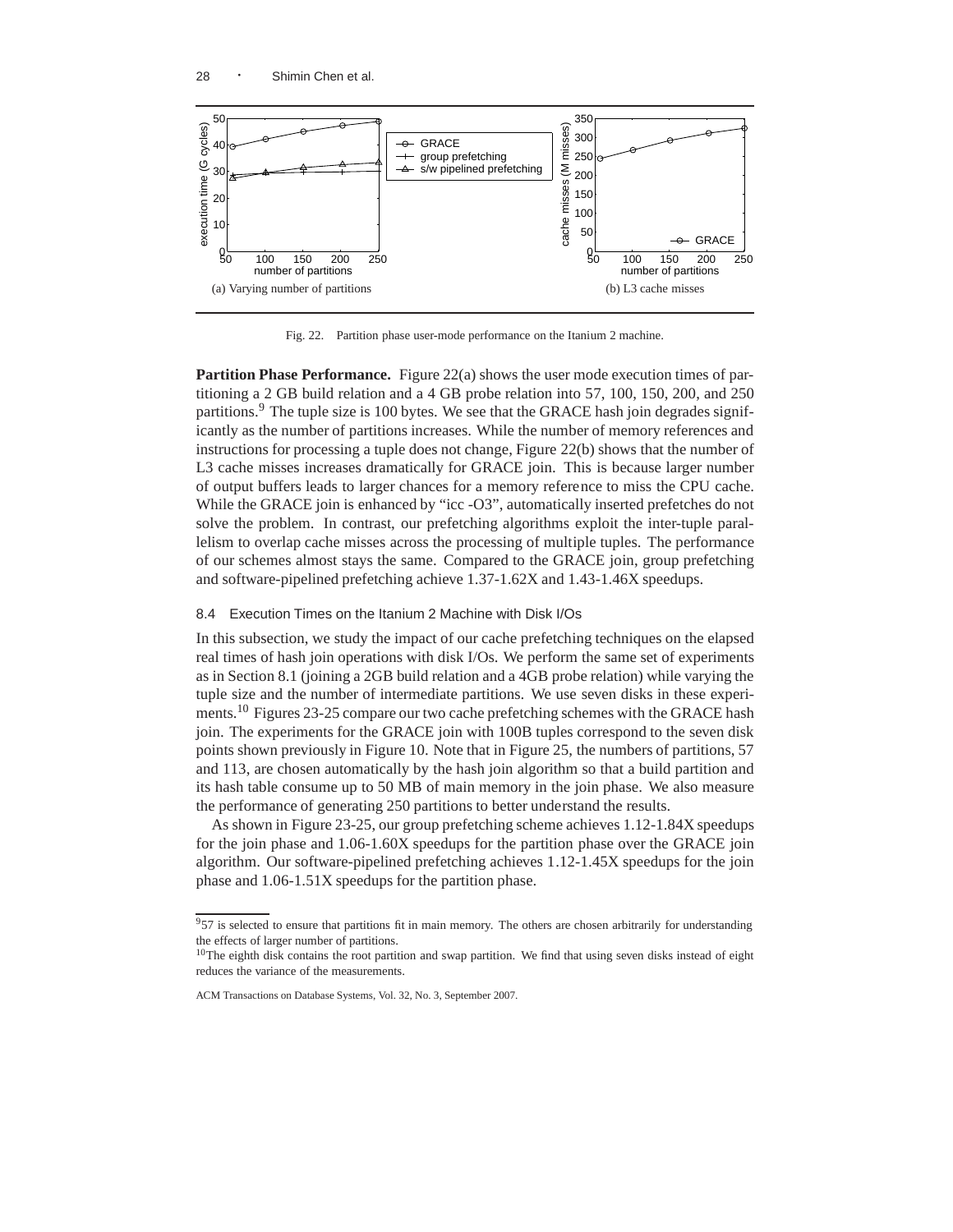

Fig. 23. Join phase performance with I/Os when output tuples are consumed in main memory.



#### Fig. 24. Join phase performance with I/Os when output tuples are written to disk.



Fig. 25. Partition phase performance with I/Os.

The figures show a group of four bars for each experiment. These bars correspond to the four curves described previously in Section 8.1. We see that as expected, the *worker io stall* times stay roughly the same, while our cache prefetching techniques successfully reduce the *main busy* times, thus leading to the reduction of the elapsed real times. Note that our implementation of the buffer pool manager is straightforward and without extensive performance tuning. As a result, in some experiments the *main io stall* times increase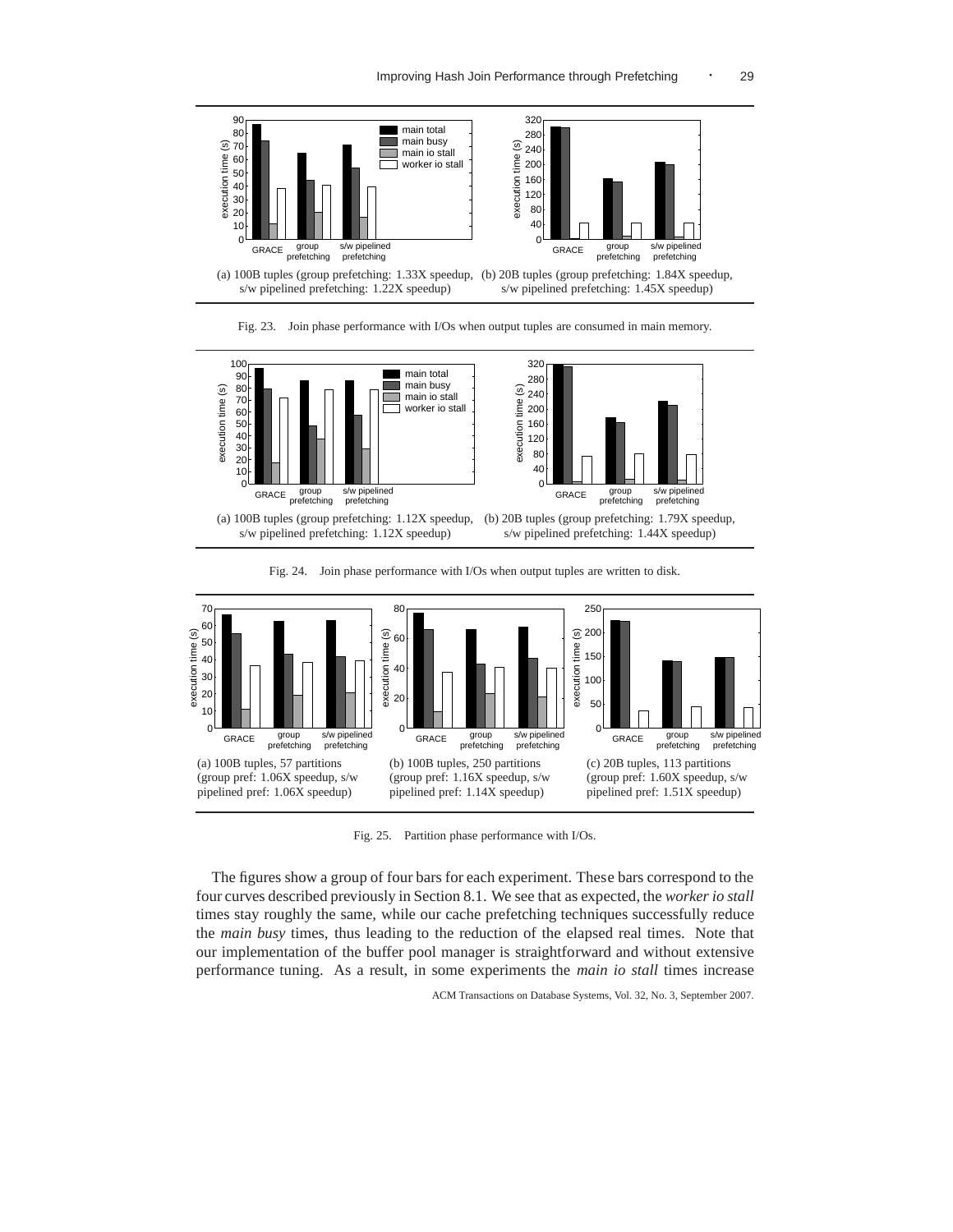### <sup>30</sup> · Shimin Chen et al.

rather than staying the same, partially offsetting the benefits of reduced *main busy* time. Despite using this relatively simple buffer manager implementation, however, our cache prefetching techniques still achieve non-trivial performance gains.

Comparing the overall speedups as the tuple sizes and the numbers of partitions vary, we see that the speedups are larger for the join operations that use 20B tuples or produce larger number of partitions. This is because hash joins are more CPU-intensive in these situations. Compared with 100B tuples, there are roughly five times as many 20B tuples to be processed per disk page by hash joins. Larger numbers of partitions require more output buffer space in the I/O partitioning phase, thus incurring more cache misses. Hence as shown in Figures 23-25, the gap between the *main busy* time and the *worker io stall* time is larger, thus leading to a larger potential benefit for CPU cache optimizations.

In summary, we observe that our cache prefetching techniques successfully reduce the elapsed real times of hash joins on the Itanium 2 machine with disk I/Os.

# 9. DISCUSSION

Several practical issues may arise when implementing our prefetching techniques in a production DBMS that targets multiple architectures and is distributed as binaries. First, the syntax of prefetch instructions is often different across architectures and compilers. We can define a set of macros for each pair of architecture and compiler combinations to hide the difference, then write code using the macros. This is the approach in our implementation.

Second, some architectures (e.g. existing x86 processors) do not support faulting prefetches that can succeed regardless of TLB misses. Two techniques can address this problem: (i) use (dummy) load instructions as faulting prefetches, which is correct because all the memory references that are prefetched will actually occur in our algorithms; (ii) use large virtual page sizes to reduce TLB misses, which is widely supported (e.g. on x86 [Intel Corporation 2006], SPARC [McDougall 2004], and POWER 5 [Hepkin 2006]). POWER 5 supports 16GB virtual page size, which can be sufficient for holding the in-memory data of most hash joins. Different x86 and SPARC processors support 2MB-256MB virtual page sizes. Given 4MB pages and a 32 entry TLB, if the hash table structure fits in 128MB, we can issue non-faulting prefetches for hash bucket headers and hash cell arrays, while using dummy loads for prefetching actual tuples.

Third, several architectures require software to explicitly manage the caches (e.g. the Cell Broadband Engine [Kahle et al. 2005] and network processors [Gold et al. 2005]). As shown in [Gold et al. 2005], our prefetching techniques can be well adapted for preloading data into the explicitly managed caches.

Fourth, pre-set parameters for the group size and the prefetch distance may be suboptimal on machines with very different configurations (e.g. memory speed). The solution is to perform a calibration test during DBMS installation to determine the best parameters.

Finally, as a last resort, if the above does not work, a DBMS can fall back to the original hash join algorithm either at compile time for specific architectures or at installation time based on the calibration results.

# 10. CONCLUSION

While prefetching is a promising technique for improving CPU cache performance, applying it to the hash join algorithm is not straightforward due to the dependencies within the processing of a single tuple and the randomness of hashing. In this paper, we have explored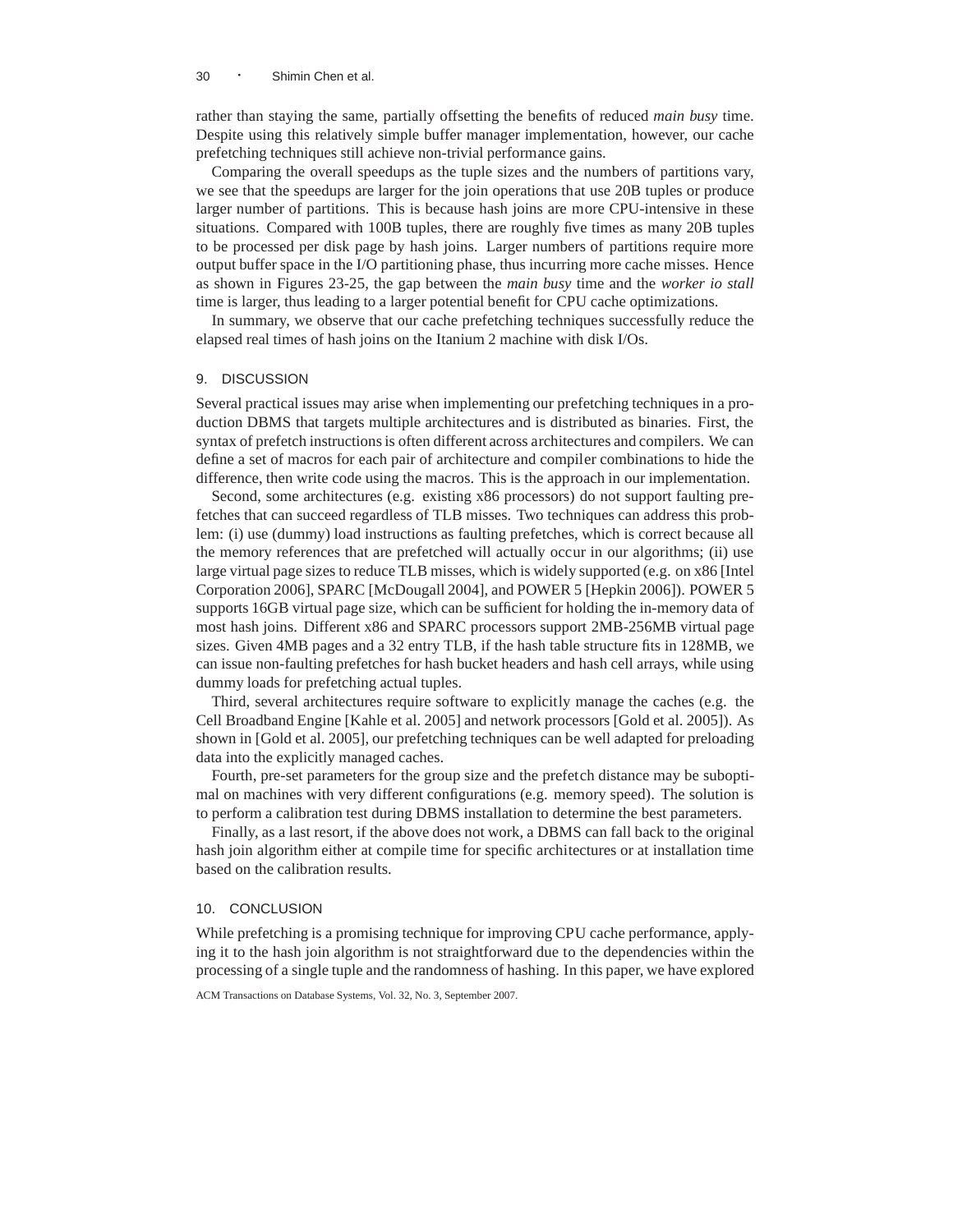the potential for exploiting *inter-tuple* parallelism to schedule prefetches effectively. Our prefetching techniques—*group prefetching* and *software-pipelined prefetching*—systematically reorder the memory references of hash joins and schedule prefetches so that cache miss latencies in the processing of a tuple can be overlapped with computation and miss latencies of other tuples. We developed generalized models to better understand the techniques and successfully overcame the complexities involved with the hash join algorithm.

We performed detailed experimental studies through simulations and on an Itanium 2 machine focusing on both user-mode CPU cache performance and real elapsed times with disk I/Os. Our experimental results demonstrated that hash join performance can be improved dramatically by using our group prefetching and software-pipelined prefetching techniques. Moreover, the techniques will still be effective even when the speed gap between processors and memory increases significantly (e.g., by a factor of four). We believe that our techniques can improve other hash-based algorithms such as hash-based group-by and aggregation algorithms, and other algorithms that have inter-element parallelism.

#### ACKNOWLEDGMENTS

This research is supported by a grant from the NSF. We wish to thank D. J. DeWitt for insightful comments. The third author thanks P. Bohannon, S. Ganguly, H. F. Korth, and P. P. S. Narayan for helpful discussions. We thank the anonymous reviewers for their comments and suggestions.

#### REFERENCES

- BAER, J.-L. AND CHEN, T.-F. 1991. An effective on-chip preloading scheme to reduce data access penalty. In *Proceedings of Supercomputing'91*. Albuquerque, NM, USA, 176–186.
- BONCZ, P. A., MANEGOLD, S., AND KERSTEN, M. L. 1999. Database Architecture Optimized for the New Bottleneck: Memory Access. In *Proceedings of the 25th International Conference on Very Large Data Bases*. Edinburgh, Scotland, UK, 54–65.
- CHEN, S. 2005. Redesigning Database Systems in Light of CPU Cache Prefetching. Ph.D. thesis, Carnegie Mellon University.
- CHEN, S., AILAMAKI, A., GIBBONS, P. B., AND MOWRY, T. C. 2004. Improving Hash Join Performance through Prefetching. In *Proceedings of the 20th International Conference on Data Engineering*. Boston, MA, USA, 116–127.
- CHEN, S., AILAMAKI, A., GIBBONS, P. B., AND MOWRY, T. C. 2005. Inspector Joins. In *Proceedings of the 31st International Conference on Very Large Data Bases*. Trondheim, Norway, 817–828.
- CHEN, S., GIBBONS, P. B., AND MOWRY, T. C. 2001. Improving Index Performance through Prefetching. In *Proceedings of the 2001 ACM SIGMOD International Conference on Management of Data*. Santa Barbara, CA, USA, 235–246.
- CHEN, S., GIBBONS, P. B., MOWRY, T. C., AND VALENTIN, G. 2002. Fractal Prefetching B+-Trees: Optimizing Both Cache and Disk Performance. In *Proceedings of the 2002 ACM SIGMOD International Conference on Management of Data*. Madison, WI, USA, 157–168.
- GOLD, B. T., AILAMAKI, A., HUSTON, L., AND FALSAFI, B. 2005. Accelerating Database Operations Using a Network Processor. In *Proceedings of the First International Workshop on Data Management on New Hardware (DaMoN 2005)*. Baltimore, MD, USA.
- GRAEFE, G. 1993. Query Evaluation Techniques for Large Databases. *ACM Computing Surveys 25,* 2, 73–170.
- HEPKIN, D. 2006. Guide to Multiple Page Size Support on AIX 5L Version 5.3. http://www-03.ibm.com/servers/aix/whitepapers/multiple page.pdf.
- IBM CORPORATION. 2004. *IBM DB2 Universal Database Administration Guide Version 8.2*.
- Intel Corporation 2004. *Intel Itanium 2 Processor Reference Manual For Software Development and Optimization*. Intel Corporation. Order Number: 251110-003.